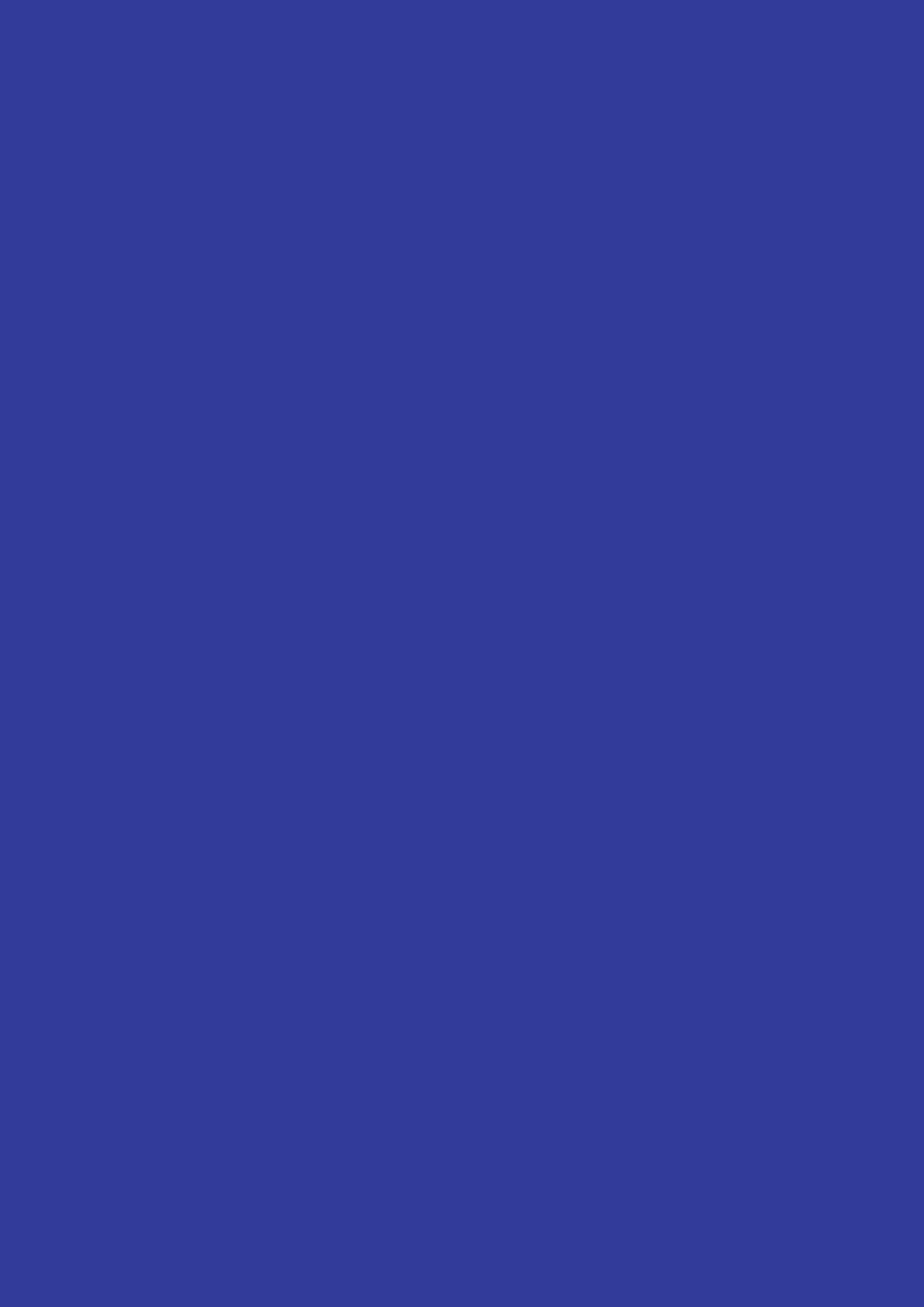## **CONTENTS**

| 6. General Condition Amendments 18                                                 |  |
|------------------------------------------------------------------------------------|--|
|                                                                                    |  |
|                                                                                    |  |
|                                                                                    |  |
|                                                                                    |  |
|                                                                                    |  |
|                                                                                    |  |
|                                                                                    |  |
|                                                                                    |  |
|                                                                                    |  |
|                                                                                    |  |
| V. ACTIVITIES PERFORMED IN THE SCOPE OF INTERMEDIARIES AND SPECIAL INSTITUTIONS 26 |  |
|                                                                                    |  |
|                                                                                    |  |
|                                                                                    |  |
|                                                                                    |  |
|                                                                                    |  |
|                                                                                    |  |
|                                                                                    |  |
|                                                                                    |  |
|                                                                                    |  |
|                                                                                    |  |
|                                                                                    |  |
|                                                                                    |  |
|                                                                                    |  |
|                                                                                    |  |
| <b>TABLES</b>                                                                      |  |
|                                                                                    |  |
|                                                                                    |  |
|                                                                                    |  |
|                                                                                    |  |
|                                                                                    |  |
| Table 6. Number and Types of Complaints Submitted to the E-Application System 23   |  |
|                                                                                    |  |
|                                                                                    |  |
|                                                                                    |  |
| <b>FIGURES</b>                                                                     |  |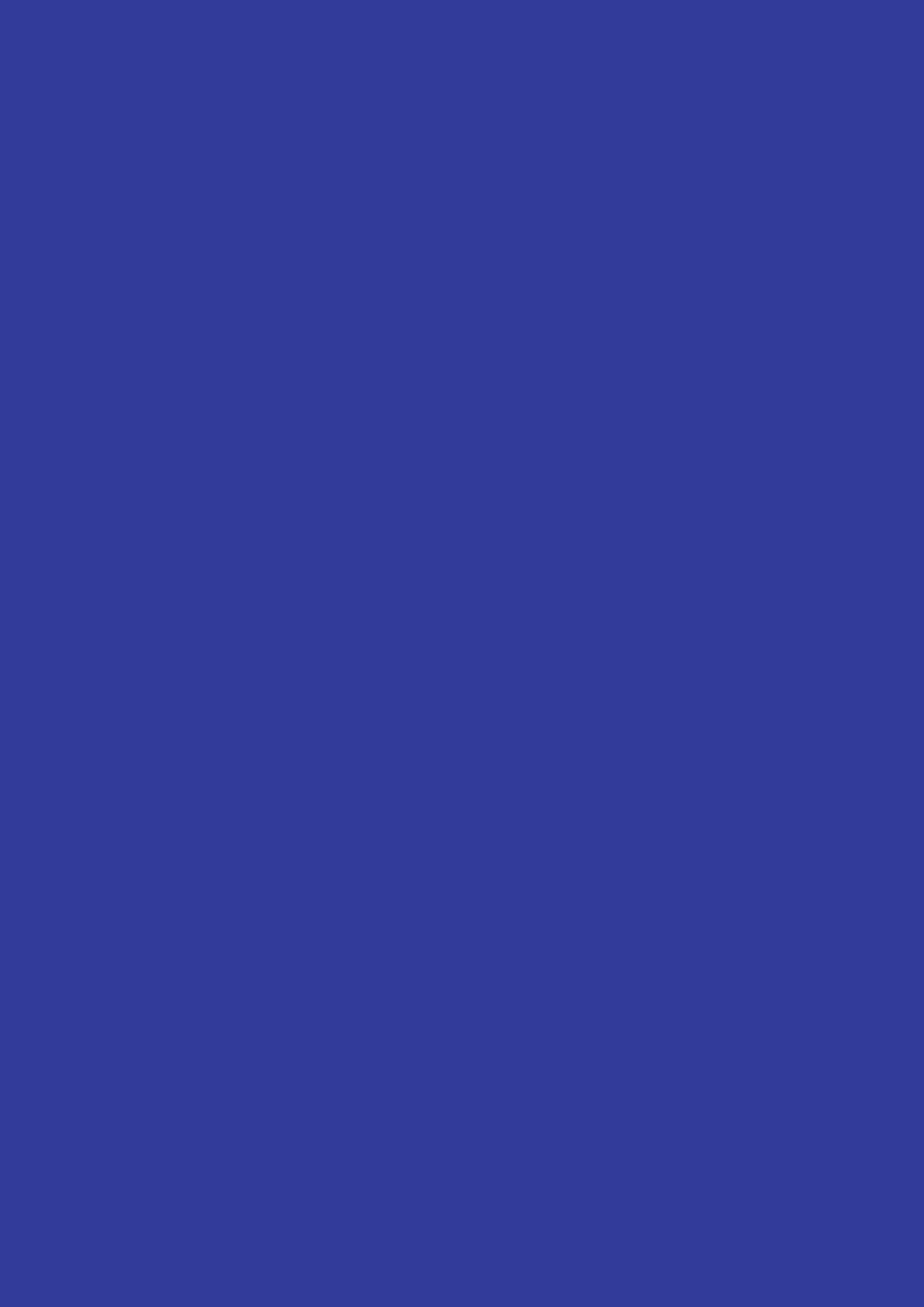# **CHAIRMAN'S FOREWORD**

2020 was an extraordinary year for our country and the insurance industry as well as whole world.<br>Undoubtedly, the most important development for our sector was the establishment of the<br>Insurance and Private Pension Regula Undoubtedly, the most important development for our sector was the establishment of the **Insurance and Private Pension Regulation and Supervision Agency this year.** 

While regulation, monitoring and supervision activities regarding the insurance sector were carried out through the Insurance General Directorate and the Insurance Supervisory Board under the Ministry of Treasury and Finance at the past, the first step for the merger of these two units was taken in September 2019 by moving the Insurance General Directorate and the Insurance Supervisory Board Presidency to Istanbul. In the second stage, Presidential Decree Numbered 47 and titled "Presidential Decree on the Organization and Duties of the Insurance and Private Pension Regulation and Supervision Agency" was published in the Official Gazette dated 18.10.2019 and numbered 30922 entered into force. Thus, the legal basis of the Insurance and Private Pension Regulation and Supervision Agency (IPRSA) was laid.

Based on this, Board members were appointed with the Presidential Decision No. 2020/245 published in the Official Gazette dated 24.05.2020 and numbered 31136 in the third stage. In the last stage, the Board held its first meeting on 05.06.2020 and thus IPRSA was established in accordance with the Provisional Article 1 of the Decree No. 47.

As a young and experienced Institution which was founded with the knowledge and experience of the General Directorate of Insurance and the Insurance Supervisory Board, two important units affiliated to the Ministry of Treasury and Finance, IPRSA acceleratingly continued the projects that started while they were within the body of Ministry in 6 months and on the other hand, IPRSA took the necessary steps to solve the problems of the sector quickly and effectively with new regulations and measures.

By the end of 2020, a total of 63 companies carry out activities in the Turkish insurance and private pension sector, including 39 non-life insurance companies, 6 exclusively life insurance companies, 15 pension companies and 3 reinsurance companies. The amount of premiums produced in the sector increased by 19.8% when compared to 2019 data and reached 81.8 billion TL. 17.6% of the total premium production in the sector was realized in life insurance and 82.4% in non-life branches. Land vehicle liability insurance (compulsory traffic) has the laOGest share, with a share of 29.8%, in the total of non-life branches. This branch is followed by land vehicles with a share of 16.2%, fire and natural disasters with a share of 15.5% and sickness/health insurance with a share of 15.0%. The total assets of the insurance, reinsurance and private pension sector, which was 236.6 billion TL at the end of 2019, increased by 29.9% to 307.3 billion TL by the end of 2020. The share of the sector in the financial sector realized as 4.6%.

Pension funds have a significant impact on the achievement of these results and reveal the importance of active use of the insurance and the Individual Pension System (IPS) at the point of reinforcing savings. By the end of 2020, the fund amount of the participants in the individual pension system (IPS) has reached 137.1 billion TL, of which 21.7 billion TL consists of interest-free funds. In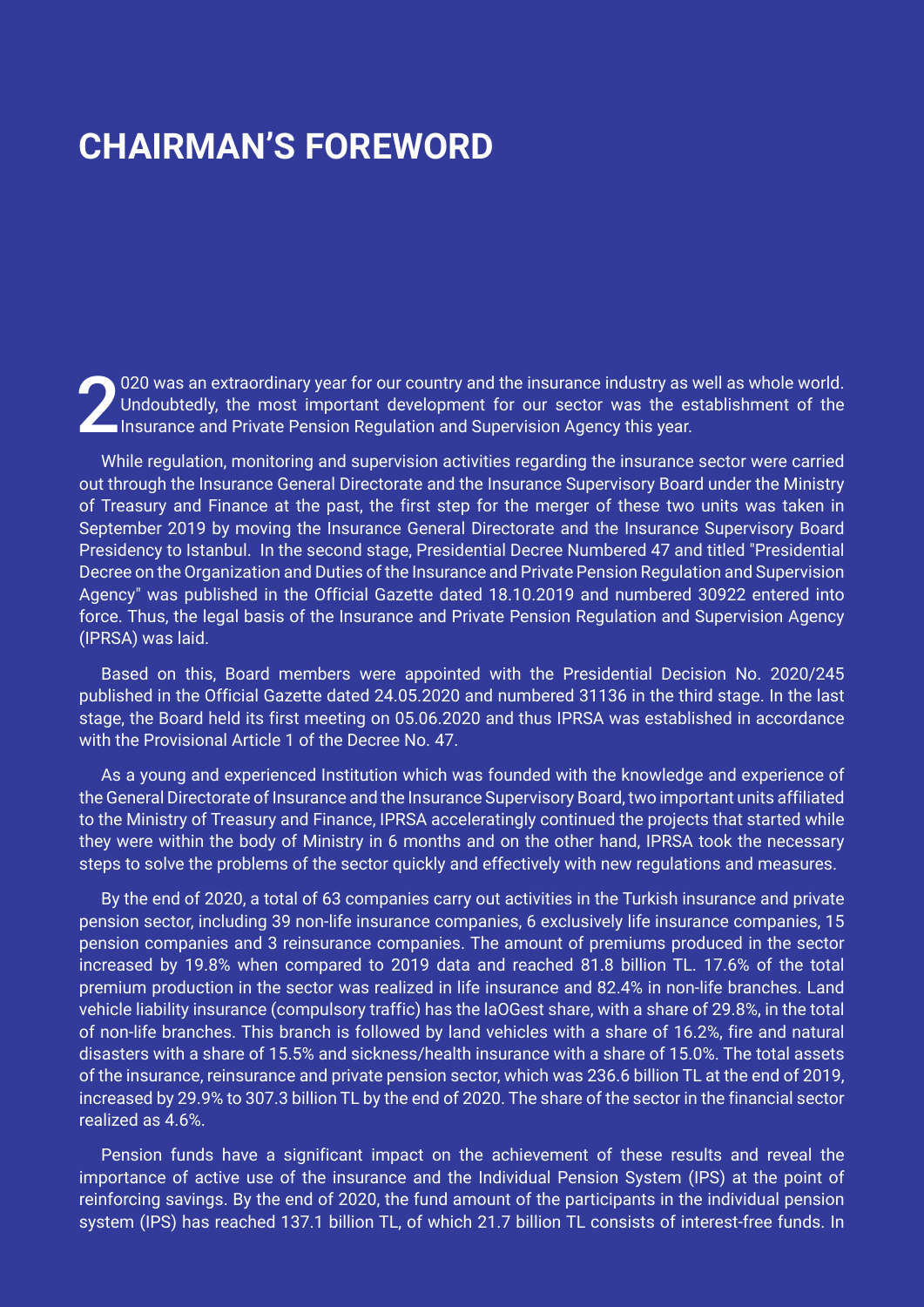addition, by the end of 2020, a state contribution of 21.3 billion TL was provided to the IPS. On the other hand, in the Automatic Enrollment System (OES), which was created to increase the savings of employees, 11.3 billion TL of employee funds and 483.3 million TL of state contribution were accumulated. The sum of interest-free funds in the OES system realized as 7.1 billion TL. IPS and OES, which were created as savings incentive systems, provided an important long-term resource in the financial system with a total fund size of over 170 billion TL.

In our country's fight against the global epidemic, IPRSA has also contributed to this fight with its measures. In this context; it has been made possible to carry out online expertise operations, to receive applications for objections and claims of the Insurance Arbitration Commission electronically. Within the scope of the measures taken by TR Ministry of Health, convenience was provided for the requested time extension consents by taking into account the negativities that may occur in the dispute processes. By foreseeing possible delays in premium payments, policies were not canceled and additional time was provided. In addition, measures have been taken for not making additional premium application due to delay until 30.04.2020 by taking into account possible delays in traffic insurance policies. In addition, measures were taken for ensuring that originals of invoices are sent remotely for compensation in health insurance claims, and for the signature requirement in the Insurance E-Application System, provided to be in a letterhead paper. In addition, static IP control has been removed for a while for providing the insurance companies, agents, brokers, experts to work online during epidemic.

Our institution will continue to take all kinds of measures for the country's economy in 2021 as well. In this scope, as a newly established institution to protect the rights and interests of the insured and participants and other individuals and organizations in the sector, to ensure that individuals and organizations carry out their activities safely and effectively, and to contribute to the development of our financial markets in cooperation with our domestic and foreign stakeholders, we will continue our works with great devotion which we had in commencement of our works.

I present our annual report, which I think is one of the important elements of corporate transparency and accountability, to the public's appreciation, and I would like to thank all my colleagues for their devoted work.

**Türker GÜRSOY CHAIRMAN**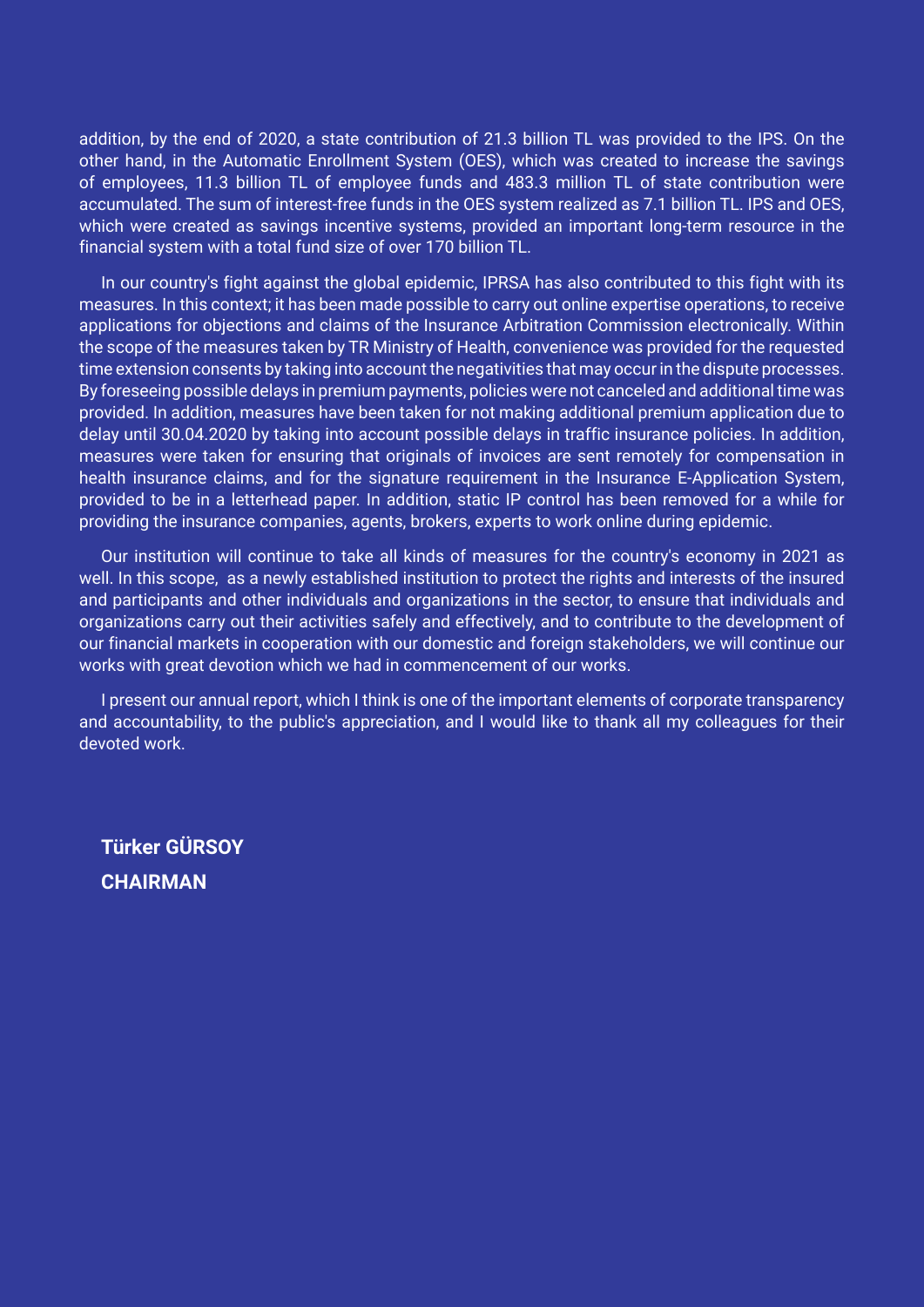# **BOARD MEMBERS**

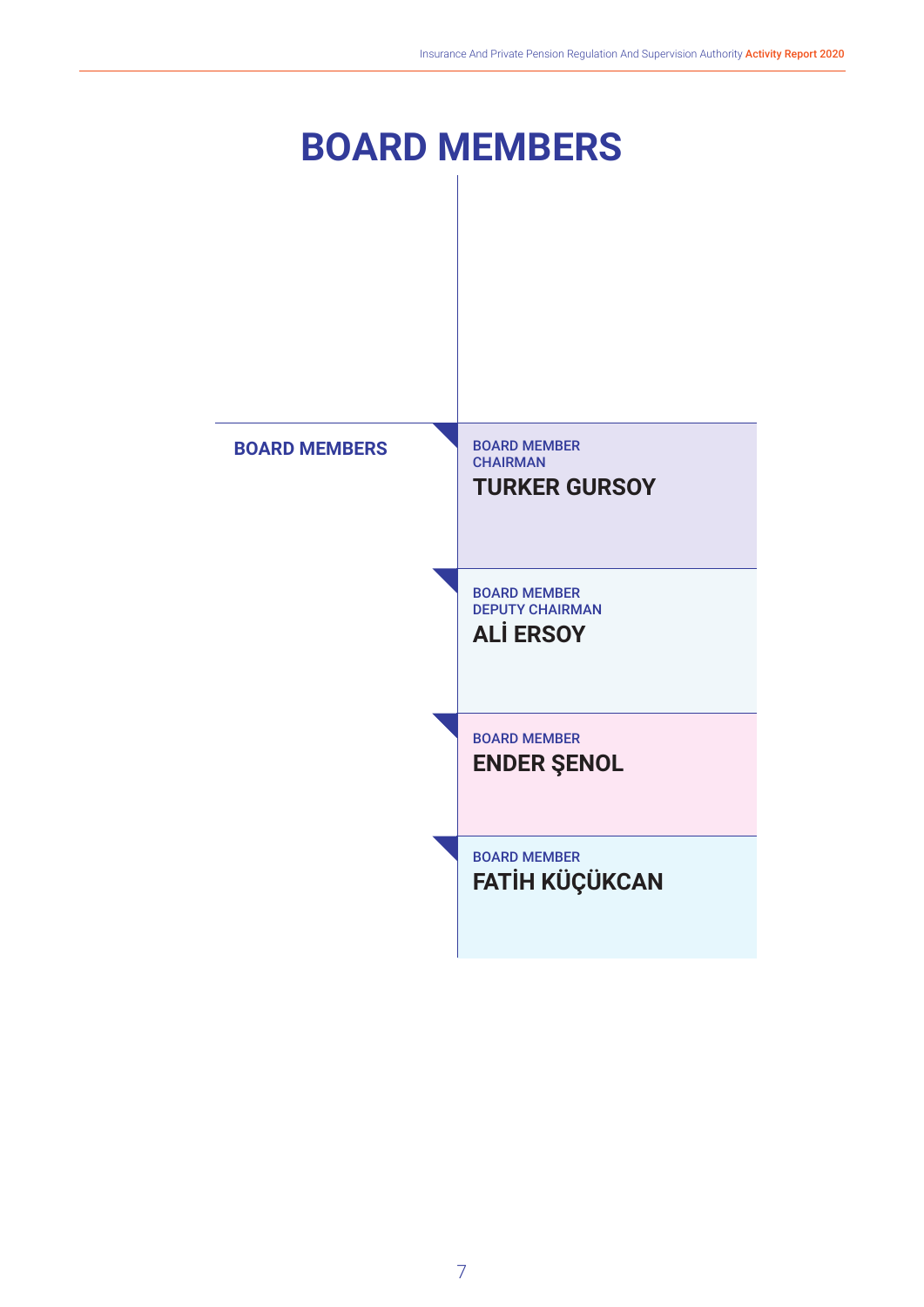# **TOP MANAGEMENT OF INSTITUTION\***

| <b>CHAIRMAN</b><br><b>TÜRKER GÜRSOY</b> | <b>VICE CHAIRMAN</b><br><b>METE GÜLER</b>  | Department of Sectoral Risks Assessment                                        |
|-----------------------------------------|--------------------------------------------|--------------------------------------------------------------------------------|
|                                         |                                            | Department of Non-Life Insurance Regulation                                    |
|                                         |                                            | Department of Legal Affairs                                                    |
|                                         |                                            | Department of Administrative Services                                          |
|                                         | <b>VICE CHAIRMAN</b><br><b>MAHIR ÇİPİL</b> | Department of Non-Life Monitoring & Enforcement                                |
|                                         |                                            | Department of Non-Life Supervision                                             |
|                                         |                                            | Department of Intermediaries and Special Institutions                          |
|                                         |                                            | Department of Strategy Development                                             |
|                                         |                                            | Department of Information Technologies                                         |
|                                         | <b>VICE CHAIRMAN</b><br>ULUÇ İÇÖZ          | Department of Private Pension Regulation                                       |
|                                         |                                            | Department of Life and Health Insurances Regulation                            |
|                                         |                                            | Department of Life Insurance and Private Pension<br>Monitoring and Enforcement |
|                                         |                                            | Department of Life Insurance and Private Pension<br>Supervision                |

\* By the end of 2020, it is the top management of the Institution.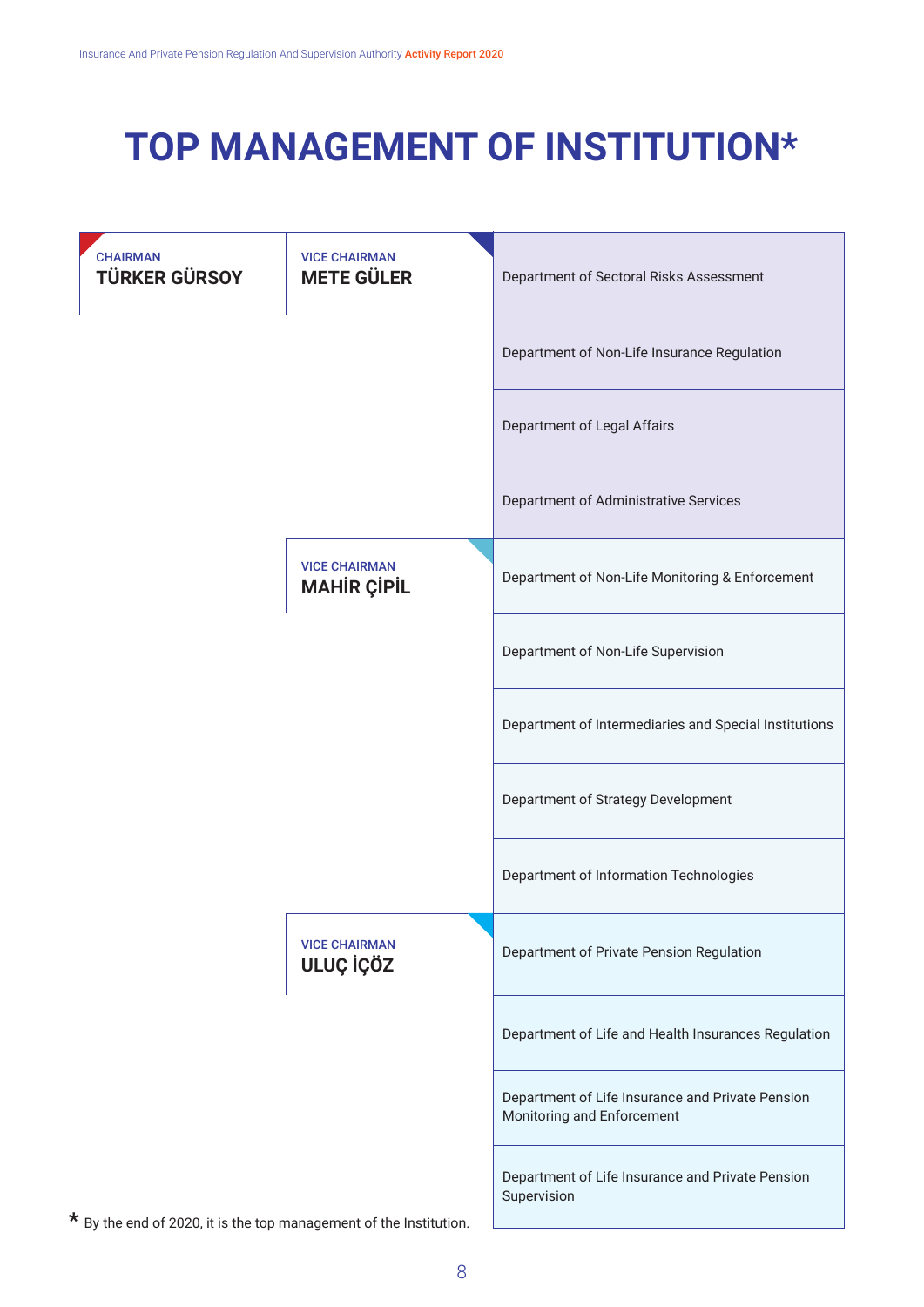# **OUR MISSION**

Our mission is to protect the rights and interests of the insured, participants and other persons and organizations in the sector, to establish a market order that will enable individuals and organizations to carry out their activities safely and effectively, to contribute to the development of our financial markets in cooperation with our domestic and foreign stakeholders, to establish an effective regulation and control system for achieving this mission.

# **OUR VISION**

Our vision is to be a reference authority with its regulation and supervision policies that ensure the stable, reliable and integrated development of the insurance and private pension sectors with international markets.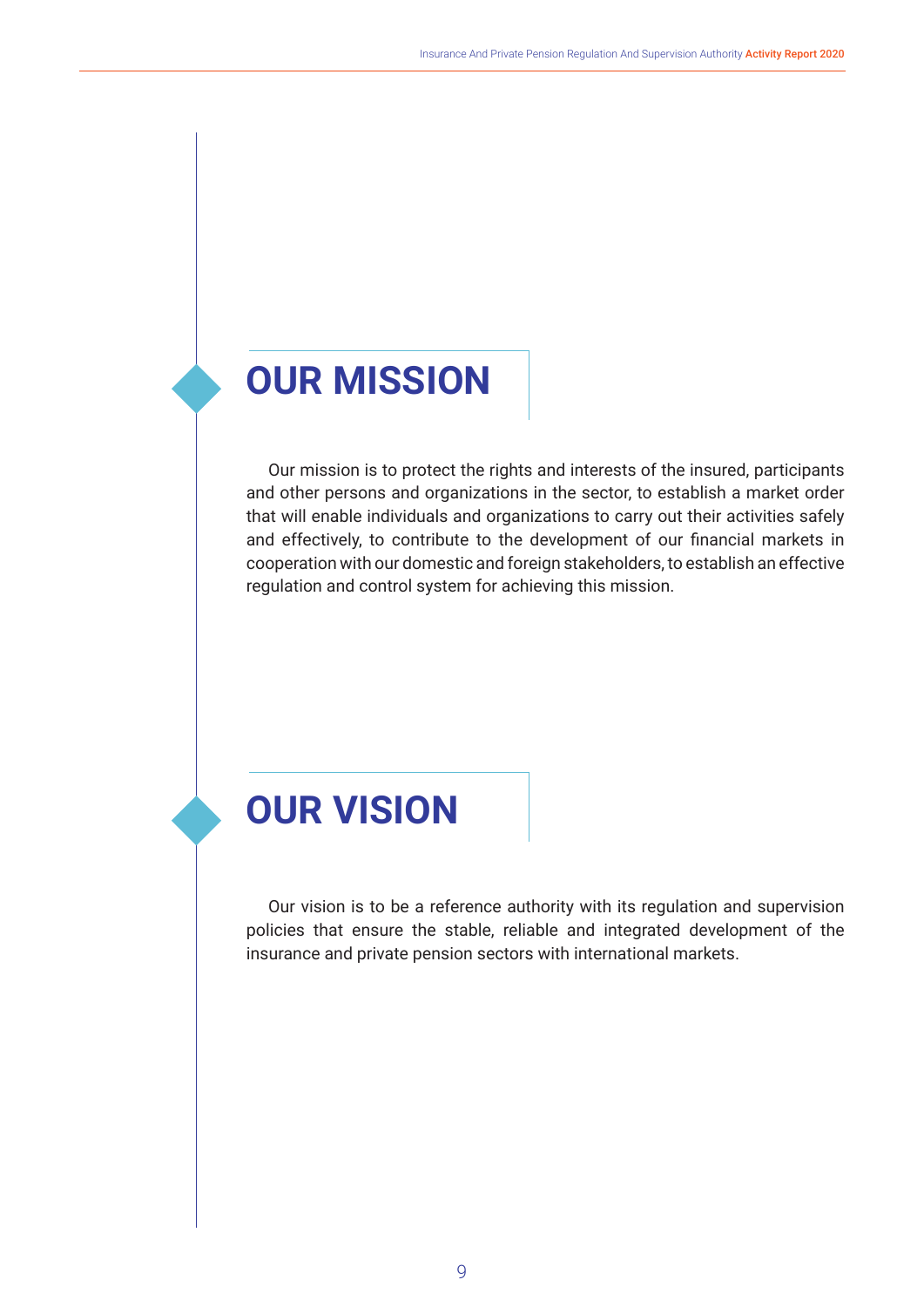## **1. Legal Status of the Institution**

Insurance and Private Pension Regulation and Supervision Institution (Institution) was established with the Presidential Decree No 47 and dated 18.10.2019 regarding the Organization and Duties of the Insurance and Private Pension Regulatory and Supervision Agency in order to carry out the duties for regulating and supervising the insurance and Private Pension sectors. The institution has a public legal personality and has administrative and financial autonomy. The head office of the institution is in Istanbul. The institution is connected with Ministry of Treasury and Finance

## **2. Main Duties and Authorities of the Institution**

Duties and authorities of the institution were determined within the framework of Presidential Decree on the Organization and Duties of the Insurance and Private Pension Regulation and Supervision Agency dated 18.10.2019 and numbered 47, Highways Traffic Law no. 2918 dated 13.10.1983, Private Pension Savings and Investment System Law No. 4632 dated 28.3.2001, 14.6. Agricultural Insurance Law No. 5363 dated 2005, Insurance Law No. 5684 dated 3.6.2007, Turkish Commercial Code No. 6102 dated 13.1.2011, Catastrophe Insurance Law No. 6305 dated 9.5.2012 and other legislation regarding insurance and private pension.

Institution carries out the duties and authorities listed within the framework of the relevant legislation:

- To prepare and implement the legislation on insurance and private pensions and to monitor its implementation by the relevant parties.
- To take measures for the development of national insurance and private pension practices, to protect the insured and participants, to implement these measures personally or to have them applied by relevant institutions and to monitor their implementation.
- To carry out investigation, supervision and inspection works related to individuals and organizations operating in the insurance and private pension field.
- To prepare consolidated reports on insurance, private pension and other related financial markets by examining and taking into account the developments in the country and abroad, in order to contribute to the formation of decisions to be taken regarding insurance, private pension and other related financial markets, and to participate in studies on these issues. and to give opinions, to examine and evaluate the information obtained from documents provided to the institution.
- To carry out all kinds of investigation and other works regarding the legislation and practice and to express opinions.

# **3. Organizational Structure of the Institution**

Organizational structure of the Institution was regulated with the Organization Directive prepared for the execution of the Insurance and Private Pension Regulation and Supervision Agency Organization Regulation published in the Official Gazette dated 16.10.2020 and numbered 31276. The activities carried out within the Institution and the duties and responsibilities of the personnel responsible for these activities were determined in the Directive of Organization. The organization chart of the institution by the end of 2020 is as follows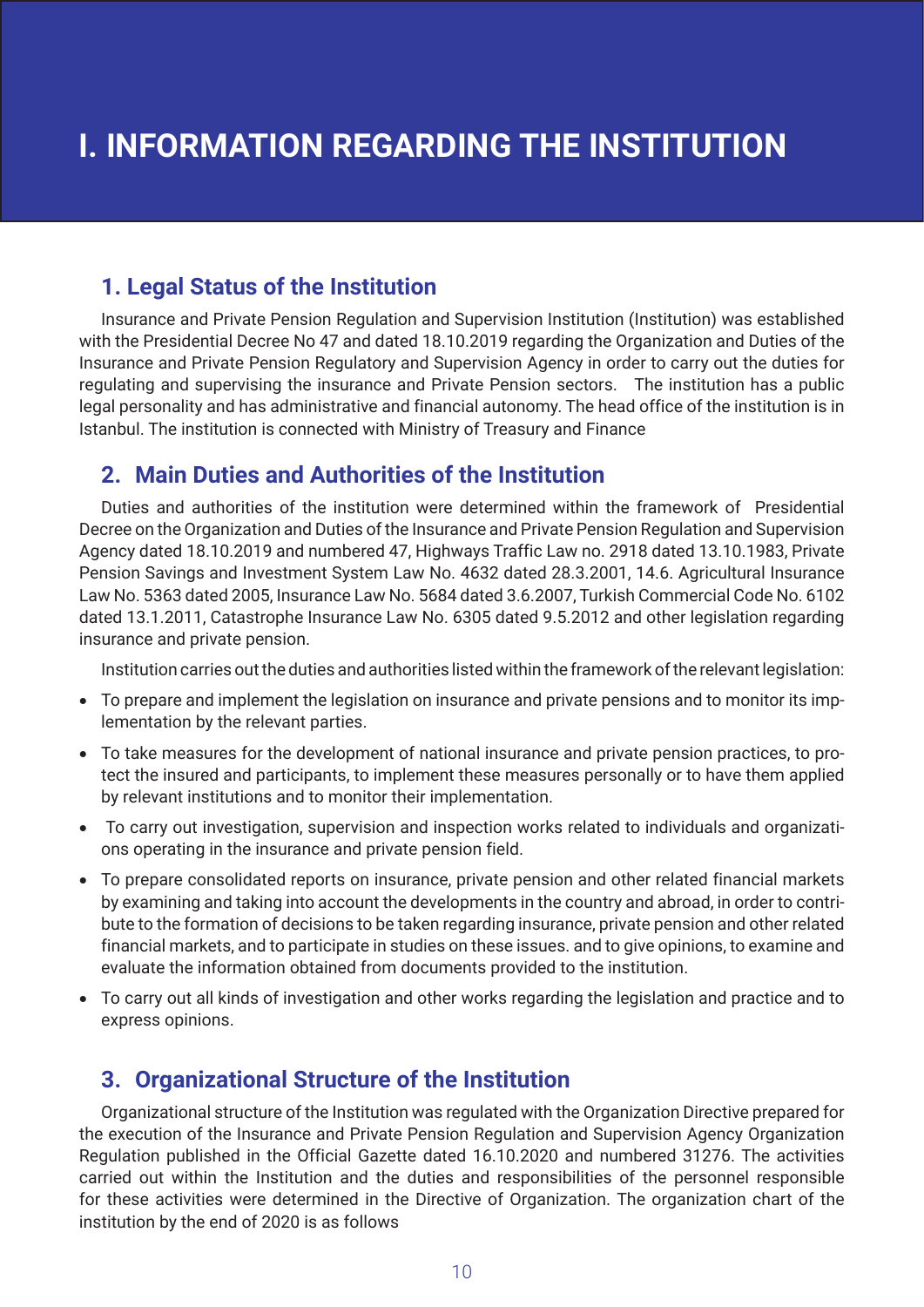#### **Figure1: Organization Chart**



## **4. Human Resources**

The institution is connected with Ministry of Treasury and Finance. Top management in our institution consists of the chairman, deputy chairman, three board members and three vice-chairmen.

The Board is the decision-taking body of the Institution and consists of five members appointed by the President, including one chairman, one deputy chairman and three members of the board. The chairman of the Board is also the chairman of the Institution.

In the thirteen departments in the institution, the main services are carried out by the professional personnel consisting of insurance experts and assistant insurance experts, while other services are carried out by other personnel.

There are 97 personnel working in the institution, 79 of whom are permanent and 18 are temporary. Data regarding the personnel and their distribution according to title and gender are given in the table below.

In order to develop the human resources of the institution, it is ensured that the professional personnel and other personnel participate in in-service training, domestic and international courses, seminars and similar training activities to increase their professional equipment related to their duties, to follow professional developments and to renew themselves.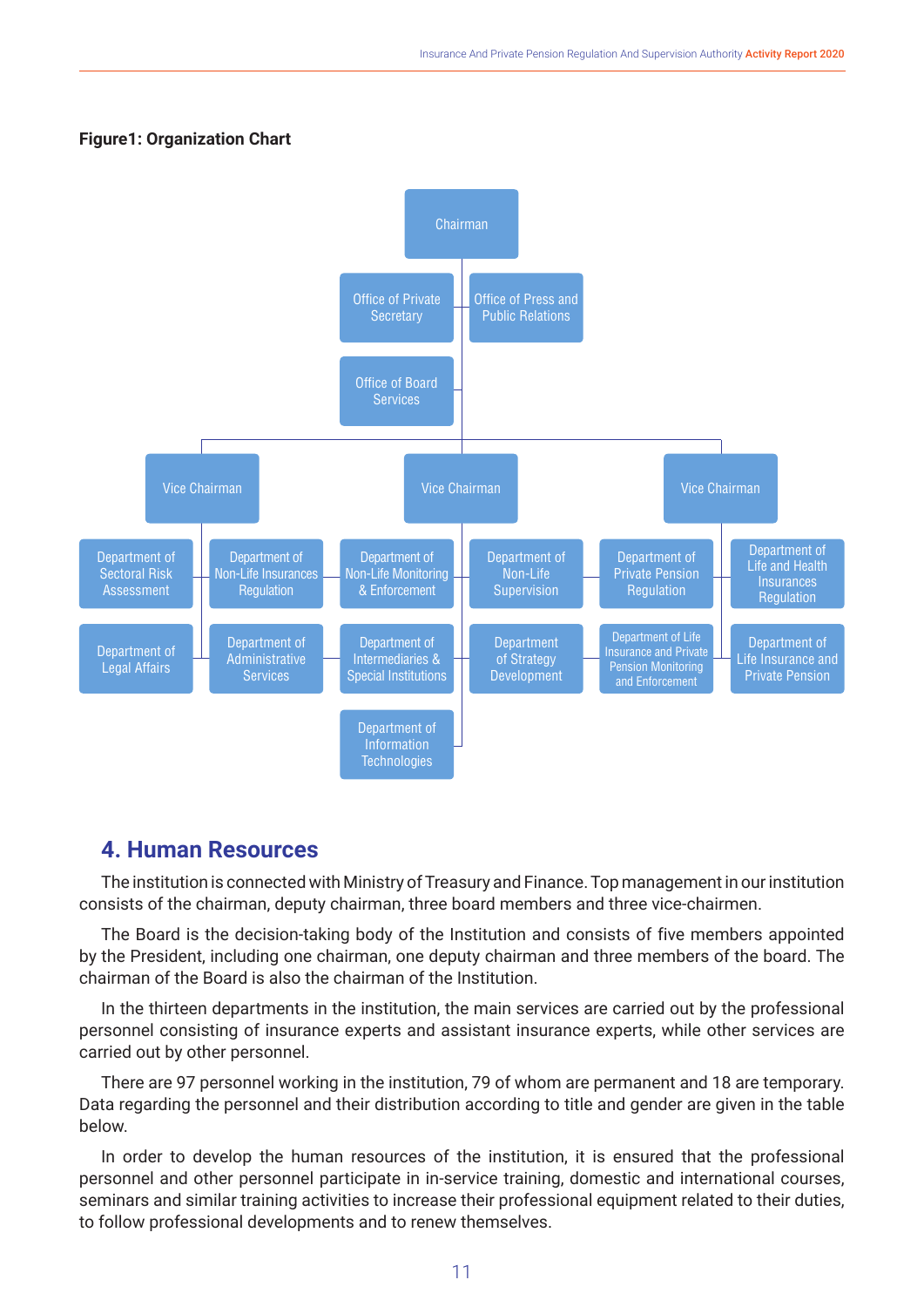## **Table 1. Education Level of the Personnel (By the End of 2020)**

| <b>Education Level</b>     | <b>Number of</b><br><b>Personnel</b> |
|----------------------------|--------------------------------------|
| PhD (Domestic)             |                                      |
| Master's Degree (Abroad)   | 9                                    |
| Master's Degree (Domestic) | 16                                   |
| <b>Bachelor's Degree</b>   | 48                                   |
| Associate Degree           | $\mathcal{P}$                        |
| High school                | 3                                    |

## **Table 2. Current Staff and Number of Personnel (By the End of 2020)**

| <b>Title</b>                                   | Number of<br>Personnel |
|------------------------------------------------|------------------------|
| Chairman                                       | 1                      |
| Deputy Chairman                                | $\mathbf{1}$           |
| <b>Board Member</b>                            | $\overline{2}$         |
| Vice Chairman                                  | 3                      |
| <b>Executive Assistant</b>                     | $\overline{0}$         |
| <b>Press and Public Relations Consultant</b>   | $\mathbf 0$            |
| Head of Department                             | 1                      |
| Head of Group                                  | $\mathbf 0$            |
| Insurance Specialist                           | 55                     |
| Assistant Insurance Specialist                 | 5                      |
| Manager                                        | $\mathbf 0$            |
| <b>Financial Services Specialist</b>           | $\pmb{0}$              |
| <b>Assistant Financial Services Specialist</b> | $\mathbf 0$            |
| Chief                                          | $\mathbf{1}$           |
| Officer                                        | 1                      |
| Secretary                                      | $\mathbf 0$            |
| <b>Computer Operator</b>                       | 3                      |
| Data Preparation and Control Operator          | $\overline{4}$         |
| Driver                                         | 0                      |
| Consultant                                     | $\mathbf 0$            |
| Physician                                      | $\pmb{0}$              |
| <b>Nurse</b>                                   | $\mathbf 0$            |
| Programmer                                     | $\overline{0}$         |
| Analyst                                        | $\pmb{0}$              |
| Technician                                     | $\mathbf 0$            |
| Lawyer                                         | $\mathbf 0$            |
| Janitor                                        | 3                      |
| Distributor                                    | 0                      |
| <b>Total</b>                                   | 79                     |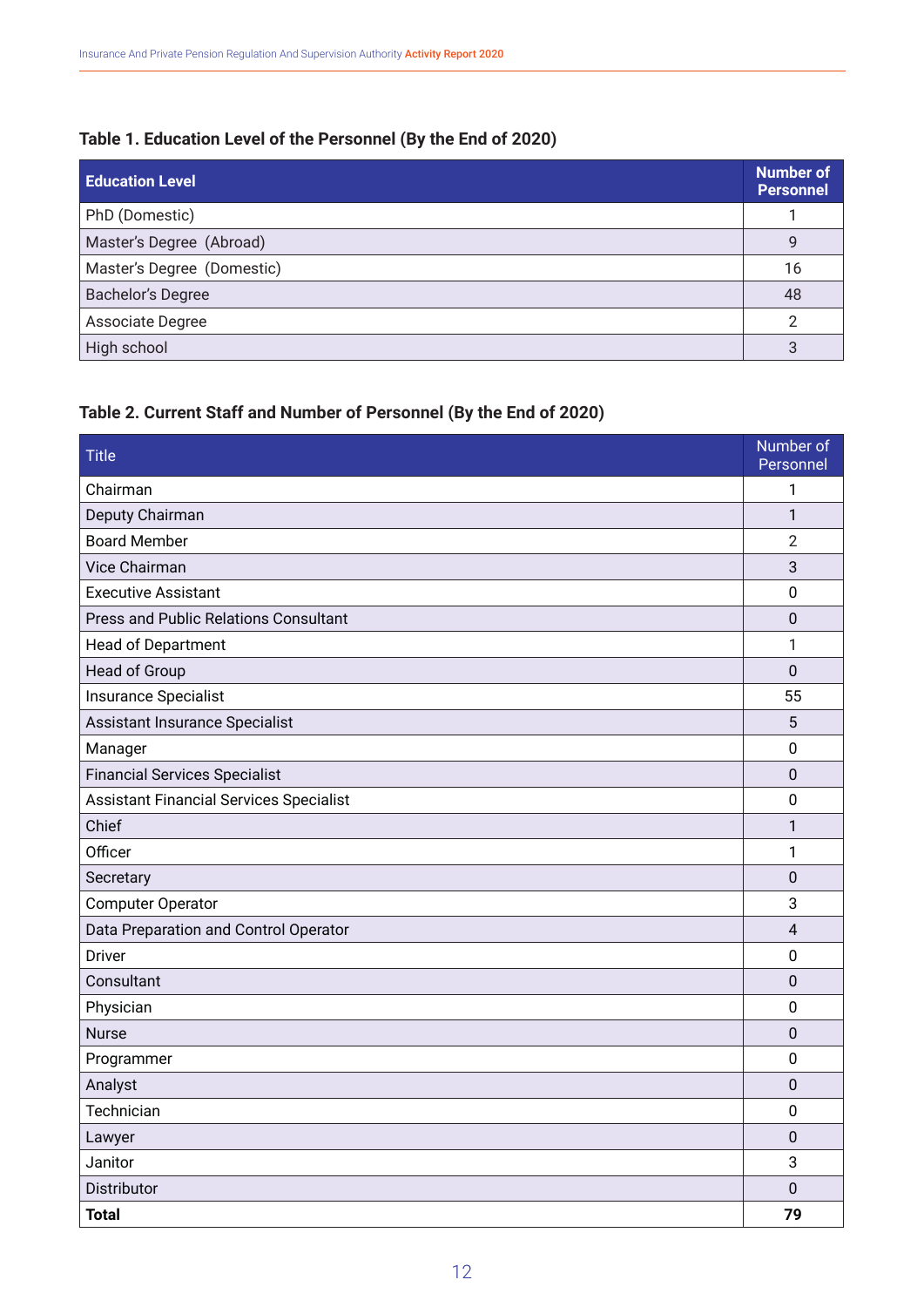# **5. Financial Information**

The incomes of institution consist of participation share incomes, treasury aids and various other incomes collected from insurance and private pension institutions.

In the 2020 Fiscal Year Budget, an allowance of 35,582,405.19 TL has been allocated to our Institution, and 7,645.408.65 TL has been spent from this allowance. Thus, the income surplus of 27,937,352.03 TL was transferred to the general budget. Detailed information on the income and expenses of our institution for 2020 is given in the table below.

|  |  | Table 3. 2020 Income-Expense Table of Institution (TL) |  |  |  |  |
|--|--|--------------------------------------------------------|--|--|--|--|
|--|--|--------------------------------------------------------|--|--|--|--|

| <b>I-INCOMES</b>                                            | 2020          |
|-------------------------------------------------------------|---------------|
| <b>Types of Income</b>                                      |               |
| <b>Contribution Shares of Insurance and Private Pension</b> | 32,283,295.19 |
| <b>Treasury Aids</b>                                        | 2,500,000.00  |
| Interest Incomes                                            | 788,278.24    |
| <b>Other Miscellaneous Incomes</b>                          | 10,831.76     |
| <b>TOTAL INCOMES</b>                                        | 35,582,405.19 |
| <b>II-EXPENSES</b>                                          | 2020          |
| <b>Types of Expenses</b>                                    |               |
| Personnel expenses                                          | 2,139,976.14  |
| State Premium Expenses to the Social Security Institution   | 257,226.87    |
| Goods and Services Purchase Expenses                        | 3,946,022.32  |
| <b>Current Transfers</b>                                    | 253.06        |
| <b>Capital Expenses</b>                                     | 1,301,930.26  |
| <b>TOTAL EXPENSES</b>                                       | 7,645,408.65  |
| <b>TRANSFERRED TO THE GENERAL BUDGET (I-II)</b>             | 27,937,352.03 |

#### **Table 4. 2020 Condensed Statement of Institution ( TL )**

| <b>ACTIVE ACCOUNTS</b>                           | 2020          |
|--------------------------------------------------|---------------|
| <b>1 CURRENT ASSETS</b>                          | 92,391,509.61 |
| <b>10 LIQUID ASSETS</b>                          | 91,935,836.70 |
| <b>12 ACTIVITY RECEIVABLES</b>                   | 162.73        |
| <b>14 OTHER RECEIVABLES</b>                      | 193.58        |
| <b>15 INVENTORIES</b>                            | 44,303.40     |
| <b>16 ADVANCE PAYMENTS</b>                       | 411,013.20    |
| <b>2 FIXED ASSETS</b>                            | 110,571.52    |
| <b>22 ACTIVITY RECEIVABLES</b>                   | 3,686.17      |
| <b>25 TANGIBLE FIXED ASSETS</b>                  | 106,885.35    |
| <b>TOTAL ACTIVES</b>                             | 92,502,081.13 |
| <b>PASSIVE ACCOUNTS</b>                          | 2020          |
| <b>3 SHORT TERM EXTERNAL RESOURCES</b>           | 51,925,625.70 |
| <b>36 OTHER LIABILITIES</b>                      | 203,297.23    |
| 38 INCOME AND REALIZED EXPENSES OF COMING MONTHS | 51,722,328.47 |
| <b>4 LONG TERM EXTERNAL RESOURCES</b>            | 12,484,421.24 |
| 48 INCOME ACCOUNT FOR FUTURE YEARS               | 12,484,421.24 |
| <b>5 EQUITY</b>                                  | 28,092,034.19 |
| 59 ACTIVITY RESULTS OF PERIOD                    | 28,092,034.19 |
| <b>TOTAL PASSIVES</b>                            | 92,502,081.13 |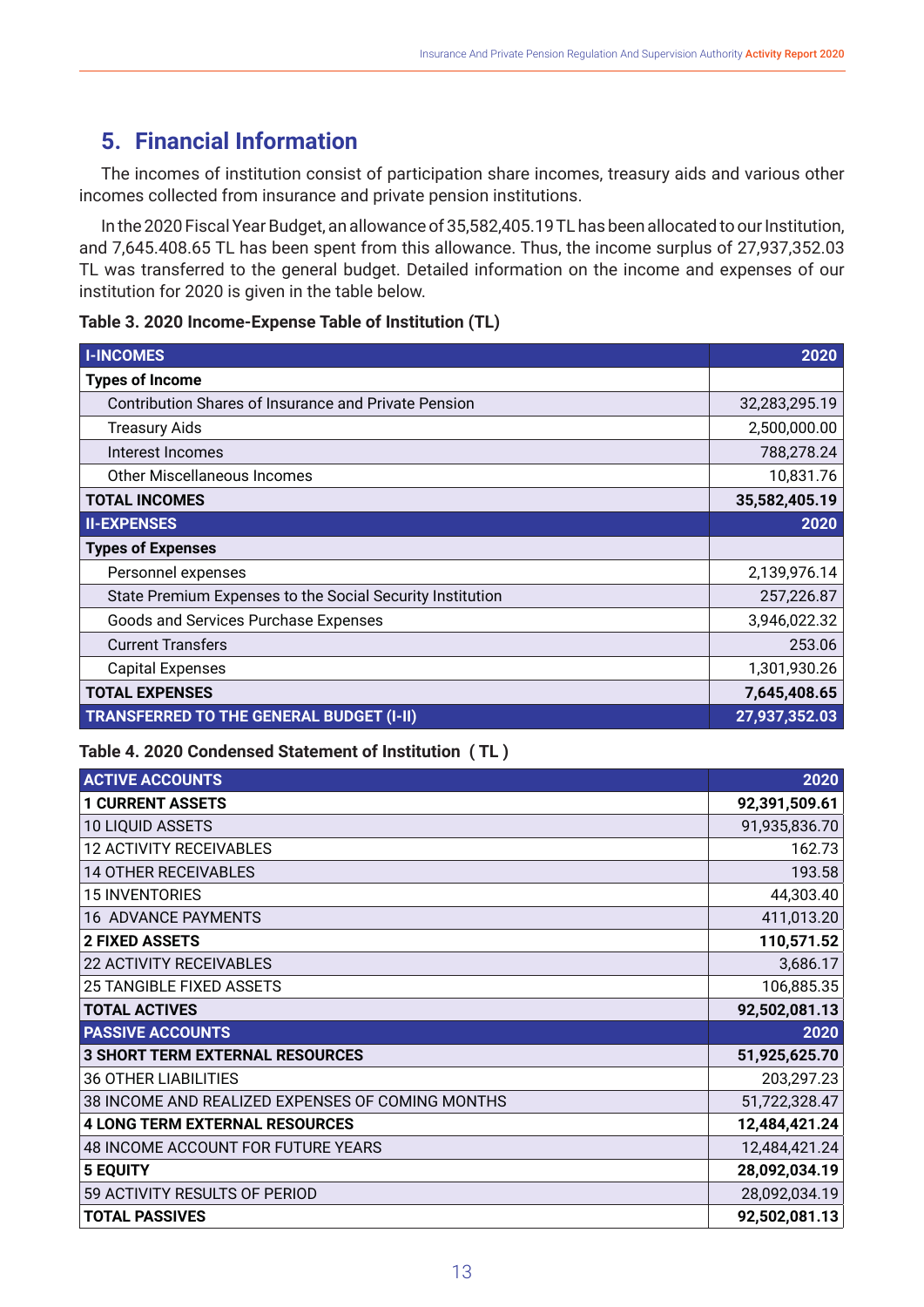# **II. REGULATORY ACTIVITIES**

Regulation activities regarding insurance and private pensions are carried out by the departments of Non-Life Insurance Regulation, Life and Health Insurance Regulation and Private Pension Regulation. In addition to these, the Department of Intermediaries and Special Institutions and the Department of Sectoral Risks Assessment carry out various legislative studies in accordance with their duties. Legislative studies carried out in the field of insurance and private pension in 2020 are explained below in terms of their characteristics.

### **Table 5. Legislation Studies in 2020**

| <b>Type of Legislation Entered into Force</b> | <b>Unit</b> |
|-----------------------------------------------|-------------|
| Law Amendment                                 |             |
| <b>Presidential Decision</b>                  | 2           |
| Regulation                                    | 3           |
| <b>Regulation Amendment</b>                   | 4           |
| Communique                                    | 3           |
| Circular                                      | 11          |
| <b>General Condition Amendment</b>            | 3           |
| <b>Tariff and Instruction</b>                 | 3           |
| <b>Sector Announcements</b>                   | 7           |
| <b>Total</b>                                  | 37          |

## **1. Law Amendments**

With the Law No. 7226, amendments were made to the IPS in foreign currency. Accordingly, foreign currency contributions can be paid by citizens of the Republic of Turkey who do not have a legal residence in Turkey and persons within the scope of Article 28 of the Turkish Citizenship Law dated 29.5.2009 and numbered 5901.

## **2. Presidential Decisions**

#### **Presidential Decision No. 3180/2020 (Official Gazette dated 05.11.2020 and numbered 31297)**

In scope of 2020-2021 reinsurance placement activities of DASK, with the increase of the conservation and program capacity, the payment capacity reached 40 billion TL in case of a major earthquake. A total of 3.4 billion TL of the payment capacity is the excess of loss reinsurance support provided by the State. .

#### • **Presidential Decision No. 2326/2020 (Official Gazette dated 30.03.2020 and numbered 31084)**

The procedures and principles for 2020 State reinsurance support have been determined by the Presidential Decision Regarding the Reinsurance Support to be Committed by the State to the State Supported Commercial Receivables Insurance System.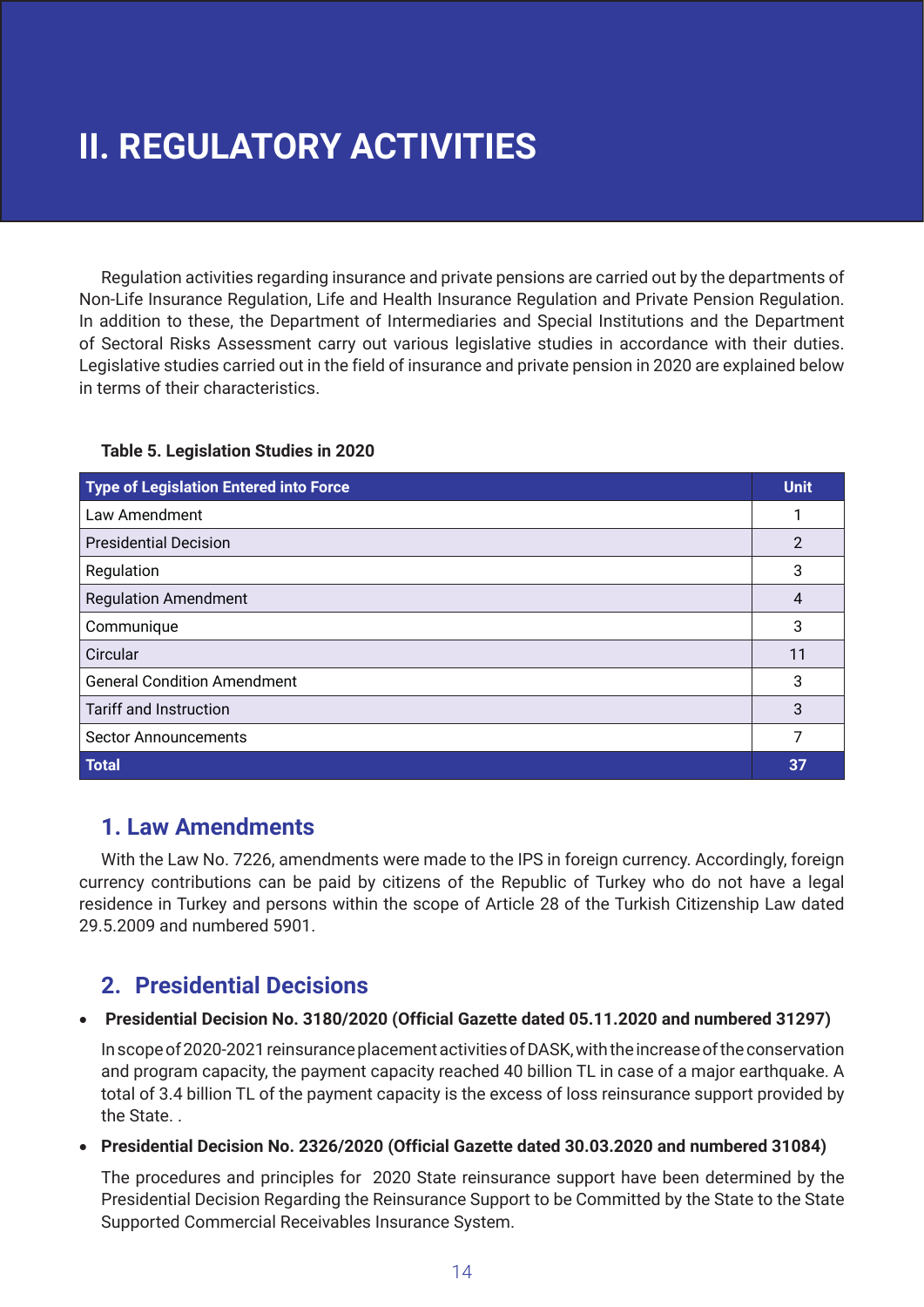# **3.Regulations and Regulation Amendments**

### • **Regulation on Insurance and Private Pension Activities within the Framework of Contribution Principles (OG dated 19.12.2020 and numbered 31339)**

 The regulation meets the insurance and private pension needs of our interest-sensitive citizens. It is expected that the Turkish model and the canon corporate governance mechanisms introduced with the said regulation will contribute to the growth of the participation finance field and to take our country's place among the guide and leading countries in this field.

• **Regulation Regarding the Amendment of the Agricultural Insurance Implementation Regulation (OG dated 09.09.2020 and numbered 31239)**

 Regulation on the use of electronic/technological methods in the policy delivery method in agricultural insurance has been amended by taking into account the development in digital technology and the technological inclination of the customer mass.

• **Regulation Regarding the Amendment of the Regulation on Working Procedures and Principles of Agricultural Insurance Pool (OG dated 08.04.2020 and numbered 31093)**

 The Agricultural Insurance Pool pays the Operator Company a certain monthly operating fee, not exceeding the upper limit specified in the Regulation. The regulation was amended to increase the upper limit specified in the regulation due to the rapid growth in state-supported agricultural insurances and the increase in policy production.

• **Regulation Regarding the Communique in Insurance Agreements (OG dated 14.2.2020 and numbered 31019)**

 Regulation Regarding the Communique in Insurance Agreements has been published by taking into account the developments in technology. With the amendment of the regulation, it has been made possible to edit the communique text in the electronic environment and it has been clarified in which cases communique can be made through this method.

• **Regulation Regarding the Amendment of the Regulation on Activities to be Evaluated within the Scope of Insurance, Insurance Agreement in Favor of Consumers and Distant Insurance Agreements (OG dated 9.5.2020 and numbered 31122)**

 The development in digital technology and the tendency of young customers to practice distance sales are increasing day by day, and the insurance industry is undergoing a transformation in accordance with the developments in the digital world. On the other hand, it has been determined that there are problems in practice due to the insurances offered for sale depending on the goods and services. In this framework, amendments were made to the aforementioned Regulation by taking into account the regulations and practices of the European Union.

### • **Regulation on Working Principles of The Pension Monitoring Center (OG dated 09.10.2020 and numbered 31269)**

Pension Supervision Center Working Principles Regulation published in the Official Gazette dated 12.1.2008 and numbered 26754 has been repealed. With the new regulation published, the Pension Monitoring Center has been given new duties regarding the private pension system and state contribution business and operations.

### • **Regulation Regarding the Amendment of the Insurance Experts Appointment Regulation (OG dated 25.03.2020 and numbered 31079)**

With the amendment made in the Regulation on Appointment of Insurance Experts, regulations have been made regarding the payment of the expertise fee according to the tariff valid on the date of appointment, the addition of transportation, accommodation and other expenses for the expert to the expertise fee, and the expertise fee and expertise fee calculation in foreign currency policies.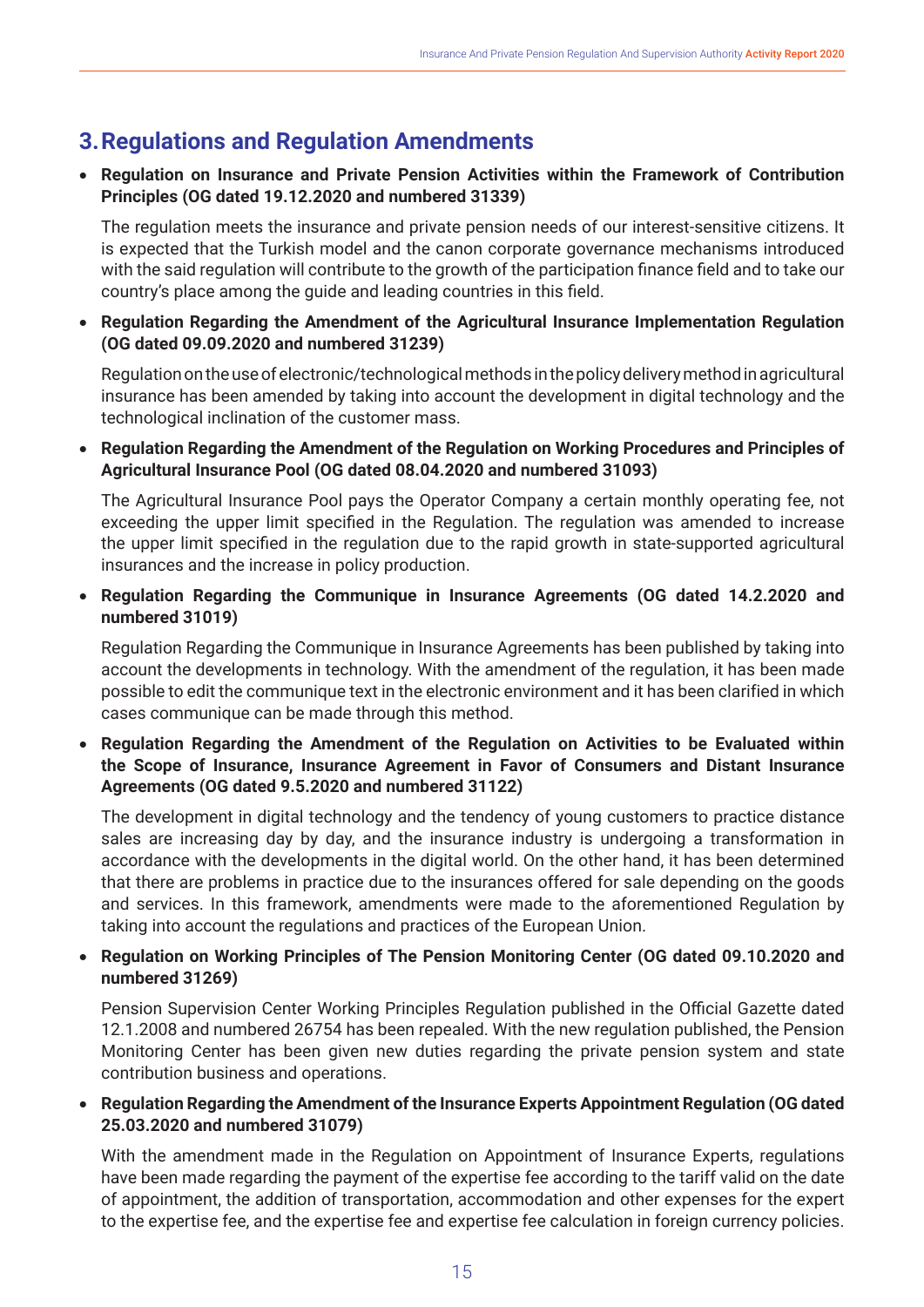# **4. Communiques**

### • **Amendment in Mining Employees Mandatory Personal Accident Insurance Tariff and Instruction Communique**

 With the amendment, the phrase "by the relevant insurance companies" in the second sentence of the second sentence of the section titled B. Instruction of the Mining Employees Compulsory Personal Accident Insurance Tariff and Instruction Communique published in the Official Gazette dated 6.5.2015 and numbered 29347 was repealed and the 5th article of the same section was repealed. The phrase "order procedure" has been added to come after the phrase "through the database established by the SBM" in the same section.

#### • **State Supported Commercial Receivables Insurance Tariff and Instruction Communique for Small and Medium-Sized Enterprises (OG No. 31218 and dated 19.08.2020**

The Center, which was assigned to take into account the financial balance sheet amount, which is one of the criteria in the legislation regarding the definition of SMEs, within the scope of the system and to ensure the operation of the system, was given the opportunity to increase the turnover of the relevant SME from domestic sales by up to 20%. In addition, the period for the evaluation of offers within the scope of the system has been extended, and the commission rates paid to insurance companies and their intermediaries have been determined again.

• **Communique Regarding the Amendment of Communique on the Procedures and Principles Regarding Institutional Participation in Compulsory Liability Insurance for Medical Malpractice (2010/1) (OG dated 23.05.2020 and numbered 31135)**

 In the Tariff and Instruction of Compulsory Liability Insurance Regarding Medical Malpractice, it is regulated that all works and operations within the scope of assignments made due to the pandemic are evaluated within the scope of Risk Group III. With the same regulation, a regulation was made in the General Conditions of Compulsory Financial Liability Insurance Regarding Medical Malpractice regarding the inclusion of the activities carried out due to assignments due to the pandemic within the scope of the policy without issuing an additional contract or collecting premiums.

# **5. Circulars**

### • **Circular No. 2020/1 Regarding the Amendment of Circular No. 2019/5 Regarding the Provision for Ongoing Risks**

 It is stipulated that the gross DERK amount will be determined as the result of multiplying the excess amount with the gross KPK and net DERK amount will be determined by multiplying with net KPK in case gross loss premium ratio is above 100% when separate calculation is made for the works where %100 of direct production is transferred to the pools established in Turkey at alternative DERK account brought with the Circular no 2019/5.

### • **Circular on Submission of Financial Reports 2020/6**

 By considering that companies can also adjust working hours in order to prevent the spread of the epidemic, it has been decided to postpone the presentation of financial statements to 15.05.2020 for insurance and pension companies, to 15.06.2020 for reinsurance companies, and to postpone the shipments by one month according to the previously announced dates for the other data submitted to the SGS system of our Ministry on that date.

### • **Circular No. 2020/8 dated 13.05.2020 Regarding the Application of Premium/Equity Coefficient and Maximum Premium Increase Rates in Compulsory Liability Insurance of Highways Motor Vehicles**

 With the regulation made, it is stipulated that the sum of the premiums produced by the insurance companies in the Highways Motor Vehicles Compulsory Liability Insurance (Traffic) within a calendar year cannot exceed 5 times the previous year's equity capital.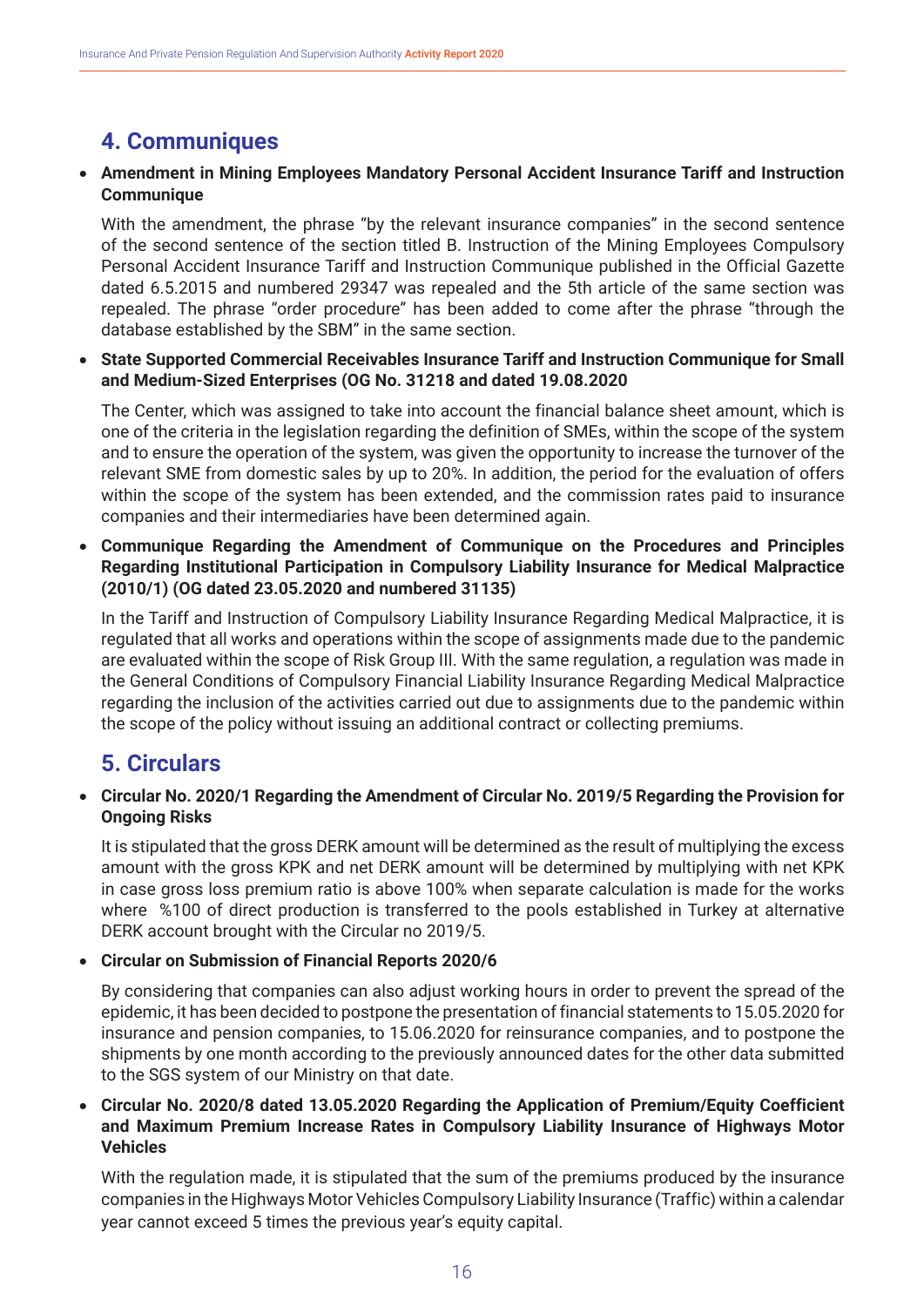## • **Circular No. 2020/9 dated 09.10.2020 Regarding Minimum Capital Amounts Foreseen for Insurance Branches**

 In scope of the circular, it is stipulated that the paid-in capital of insurance cooperatives (excluding closed mutuals) and reinsurance companies of insurance companies requesting a license within the scope of the circular cannot be less than 25 million TL, and in addition to 25 million TL, companies will be obliged to pay the minimum capital amount separately for each desired insurance branch or the guarantees given under these branches.

• **Circular No. 2020/11 dated 07.12.2020 Regarding the Amendment of Circular No. 2014/16 on Provision for Pending Compensation**

 With this amendment made, it is ensured to calculate the compensation amounts separately which were realized regarding the "Compulsory Liability Insurance for Medical Malpractice" sub-branch under the "General Liability" main branch but not reported as in the "Compulsory HighWay Transport Financial Liability" and "Compulsory Traffic" sub-branches.

• **Circular No. 2020/3 Regarding the Prevention of Applications Contrary to the Legislation For Fully Damaged or Severely Damaged Vehicles in Motor Vehicle Insurances**

 With the circular, the duties and responsibilities of insurance companies, insurance experts and Insurance Information and Supervision Center are clearly defined in order to eliminate the violations of the legislation regarding vehicles that have suffered complete damage or heavy damage.

• **Circular No. 2020/5 amending the Circular No. 2019/9 on the Implementation of Compulsory Liability Insurance for Highways Motor Vehicles**

 With circular amendment, it is stipulated that traffic insurance shall be canceled by insurance company and the canceled policy and cancellation justification shall be notified to the Insurance Information and Supervision Center in case the traffic insurance policy is issued with payment systems using account, identity or card information without the consent of the third party, who is not a party to the insurance relationship, and the amount paid is returned from the insurance company upon the application of the third party to the relevant financial institution.

• **Circular No. 2020/8 dated 13.05.2020 Regarding the Application of Premium/Equity Coefficient and Maximum Premium Increase Rates in Compulsory Liability Insurance of Highways Motor Vehicles**

 With the circular , it has been decreed that the maximum premium amounts in compulsory traffic insurances will be increased by 0.75% per month as of June 2020 and 1% per month as of January 2021.

• **Circular Regarding Highways Motor Vehicles Compulsory Liability Insurance Premiums to be Applied in 2021, dated 27.11.2020 and numbered 2020/10**

 In accordance with the Circular and the Decision of the Insurance and Private Pension Regulation and Supervision Board dated 27.11.2020 and numbered 38, it was decided to continue the maximum premium application in compulsory traffic insurance between 01.01.2021 and 31.12.2021.

• **Circular No. 2020/4 dated 12.03.2020 Regarding the Amendment in the Circular on Risk Investigation to be Made within the Scope of Mining Employees Compulsory Personal Accident Insurance (Insurance) dated 06.05.2015 and numbered 2015/11**

 After the amendment made in the Communique of Mining Employees Compulsory Personal Accident Insurance Tariff and Instruction, the circular showing the application procedure of the Communique was revised in accordance with the amendment of the Communique.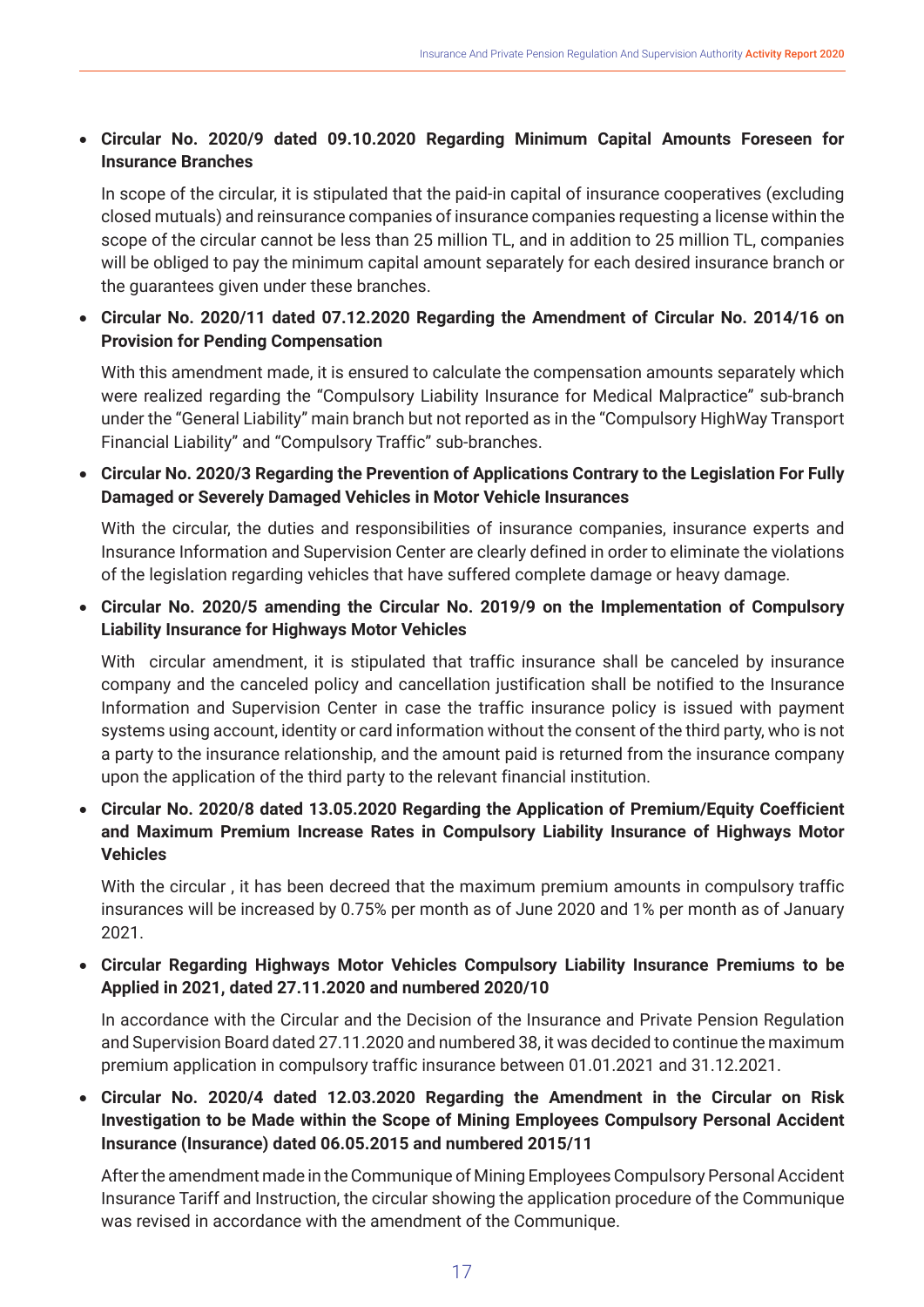• **Circular Regarding the Procedures for Determining the Credit Limit Provided to Buyers within the Scope of the "State Supported Commercial Receivables Insurance for Small and Medium-Sized Enterprises" dated 01.04.2020 and numbered 2020/7**

 With the Circular, the credit limits provided to the buyers have been determined in accordance with the State Supported Commercial Receivables Insurance Tariff and Instruction Communique for Small and Medium Sized Enterprises published in the Official Gazette dated 24.12.2018 and numbered 30635.

## **6. General Condition Amendments**

• **General Condition Amendment for State Supported Poultry Life Insurance and State Supported Beekeeping Insurance**

 By taking the fight of our country and the world against the Covid-19 epidemic disease into consideration, the General Conditions amendment regarding the premium reduction in State Supported Poultry Life Insurance and State Supported Beekeeping Insurance was published on 12.05.2020 in order to ensure that our breeders can insure their assets under appropriate conditions.

• **State Supported Agricultural Insurance Tariffs and Instructions and Amendments in General Conditions**

 Comprehensive changes in the general conditions, tariffs and instructions of state-supported agricultural insurances, including new products to be covered and premium regulations, were published on 18.12.2020 as to be implemented as of 01.01.2021.

• **General Conditions Regarding the Amendment of General Conditions of Highways Motor Vehicles Compulsory Liability Insurance (OG dated 20.03.2020 and numbered 31074)**

 With the change in the general condition, regulations were made regarding compensation for loss of support and permanent disability, equivalent parts to be used within the scope of motor vehicle insurance, and depreciation calculations in vehicles. General Conditions Regarding the Amendment of General Conditions of Highways Motor Vehicles Compulsory Liability Insurance put into effect by being published in Official Gazette dated 20.03.2020 and numbered 31074

## **7. Tariff and Instructions**

### • **Communique Regarding the Amendment of Compulsory Earthquake Insurance Tariff and Instruction Communique (OG dated 27.12.2019 and numbered 30991)**

 Due to the update made in Turkey's earthquake map, it was needed to update the Compulsory Earthquake Insurance tariff prices. In the studies carried out in this direction, premium prices were determined at the neighborhood scale, including the effects of building characteristics and ground condition against earthquakes, based on the structural and financial damage methods accepted in the world by using updated map resources. Thus, Compulsory Earthquake Insurance pricing systematic was based on a more risk-based methodology.

#### • **Tariff and Instruction Regarding the Optional Earthquake and Volcanic Eruption Coverage**

 Due to the need to amend the existing Optional Earthquake and Volcanic Eruption Coverage Tariff and Instruction after the amendment made in the Earthquake Hazard Map of Turkey, Tariff and Instructions for Making Amendments to the "Optional Earthquake and Volcanic Eruption Coverage Coverage" and Instruction" which was prepared by considering the demands of real sector and insurance sector, entered into force on 01.01.2020 with the approval of the Deputy Minister's Office dated 31.10.2019.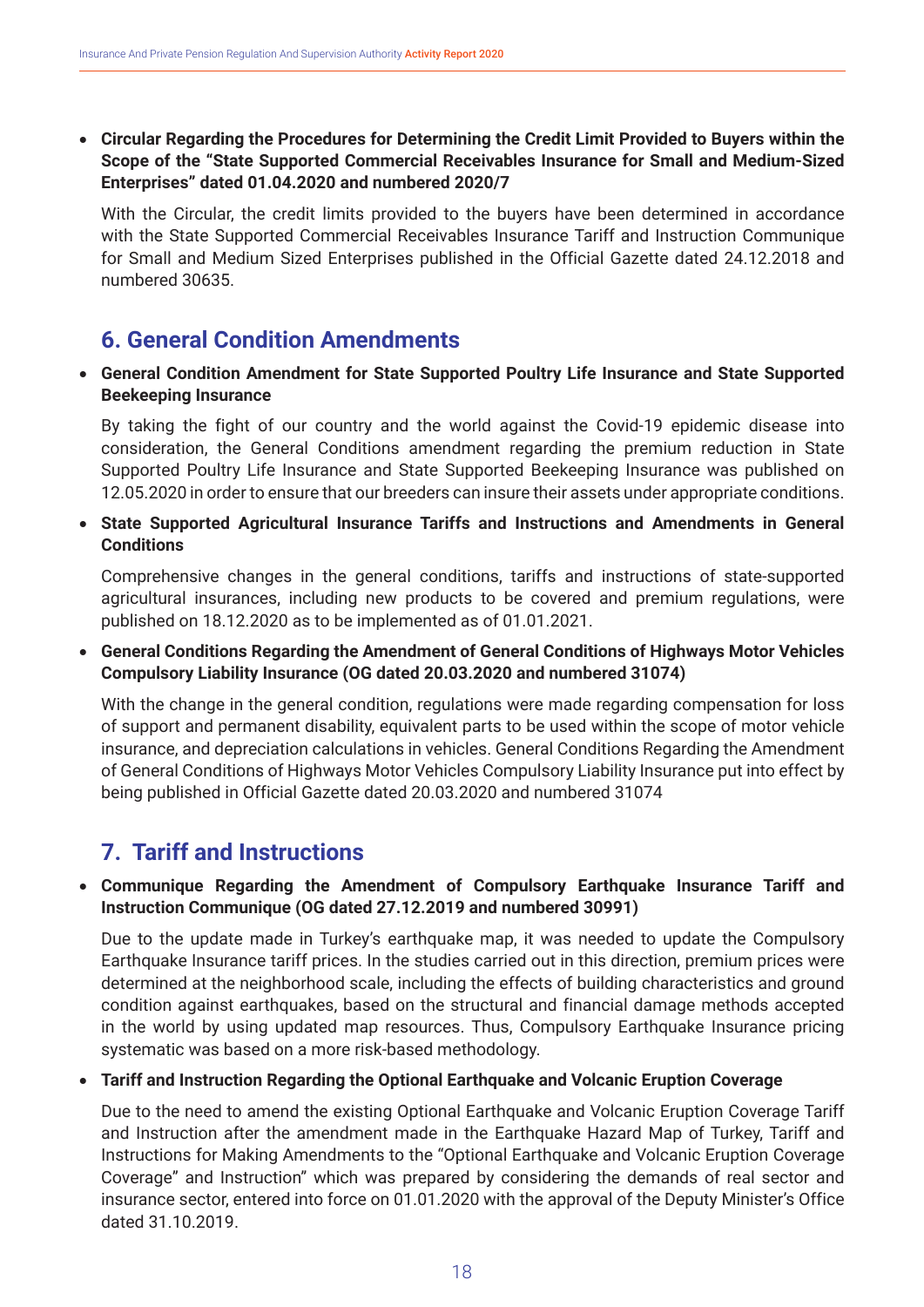### **State Supported Herbal Product Insurance Tariff and Instruction Amendment**

 State Supported Herbal Product Insurance Tariff and Instruction Amendment regarding the application of premium discount on TARSİM policies is applied for the manufacturers contracted and registered in the system, has been published in 18.09.2020 in order to support the Digital Agricultural Market (DİTAP) which is a digital platform where the information is recorded by contract concluded between the producer and the buyer, and the information such as price and product before production.

## **8. Important Board Resolutions and Articles**

- With the letter of the General Directorate of Insurance (former) dated 18.03.2020 and numbered 209234, it was deemed appropriate to provide 314,401,500 TL reinsurance support to the Agricultural Insurance Pool by the Turkish Natural Catastrophe Insurance Pool.
- With the Decision of the Insurance and Private Pension Regulation and Supervision Board dated 2.9.2020 and numbered 32, the period of automatic re-inclusion in the pension plan for one time has been re-determined as 5 years.
- Pursuant to the Board Decision dated 01.09.2020 and numbered 2020/18, Türk Reasürans AŞ has been assigned to carry out the works and operations regarding premium and loss sharing within the scope of the Communique for procedures and Principles Regarding Institution Participation in Compulsory Financial Liability Insurance Regarding Medical Malpractice No 2010/1 and works and operations for Extraordinary Risks Management Center for Mining Employees Compulsory Personal Accident Insurance in scope of Insurance Law No. 5684 . In addition, the duties of Güneş Sigorta AŞ, which was appointed within the scope of the Approval of the Deputy Prime Ministry dated 05.09.2017 and numbered 22863, and Ziraat Sigorta AŞ, which was appointed within the scope of the Approval of the Undersecretariat dated 11.04.2018 and numbered 9112, were terminated.
- With the Institution letter dated 16.10.2020 and numbered E.577772, in the Compulsory Liability Insurance Regarding Medical Malpractice, in case the physician works in more than one branch, Institution letter dated 16.10.2020 and numbered E.577772 regarding the announcement made by Turkey Insurance, Reinsurance and Pension Companies Union for issuing a single policy for the branch with the highest risk and for covering all the professional activities of the physician was transferred to Turkey Insurance, Reinsurance and Pension Companies Union.

## **9. Sector Announcements**

• • **Sector Announcement dated 08.04.2020 and numbered 2020/5 for opening of a new subaccount in the Insurance Chart of Accounts**

 Under the surety main branch, sub-accounts were opened in order to follow these branches with a separate account code, since the breach of trust branch has different characteristics and the building completion insurance has a growth potential considering the share of the construction sector in the general economy.

• **Sector Announcement Regarding the Procedure For the Applications to be Made within the Framework of 2019/10 Sector Announcement on the Prevention of Unauthorized Insurance Sales and Marketing dated 07.02.2020 and numbered 2020/3** 

 Pursuant to Sector Announcement and the Sector Announcement on the Prevention of Unauthorized Insurance Sales and Marketing No. 2019/10, hesitations occurring in the information and documents that must be submitted to our Ministry by those who have concluded or plan to conclude a distance insurance contract are eliminated.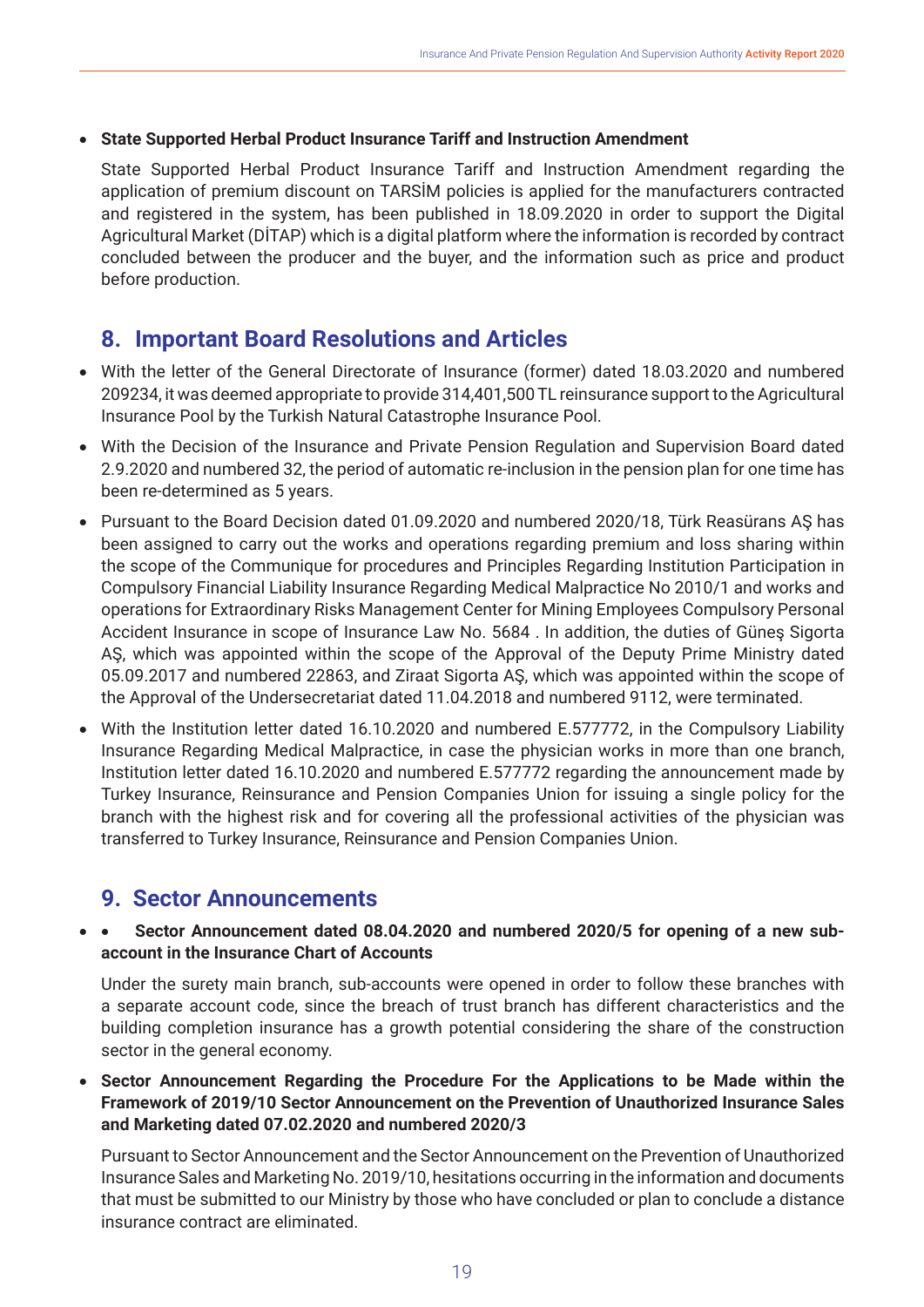### • **Sector Announcement For the Measures Taken Regarding the COVID-19 Pandemic dated 23.03.2020 and numbered 2020/4**

 In order to minimize the spread of the COVID-19 epidemic in our country and to ensure that the insurance services offered to the society continue without interruption within the scope of the measures taken for this purpose, by considering the demands of professional organizations; it is decided

- to make the evaluations with distant working methods through digital platforms, since the evaluations made by the Record Evaluation Commission at the Insurance Information and Supervision Center within the framework of the provisions of the "Circular on the Accident Detection Reports to be Filled in by the Parties in the Traffic Accidents Resulting Only with Material Damage" dated 07.11.2017 and numbered 2017/18,
- not to make additional premium application in scope of Articles 7 and 9 of the Regulation on Tariff For Highways Motor Vehicles Compulsory Liability Insurance till 30.04.2020 by considering possible delays in obtaining or renewing compulsory traffic insurance, not to adversely affect the insured's right to use claim discount in scope of Circular No. 2019/19.
- • **"Sector Announcement on the Extension of the Maturities of the Policies Regarding the Risky Insured Pool, the Application of Surcharge Due to Delay in the Highways Motor Vehicles Compulsory Liability Insurance, and the Sector Announcement No. 2020/8, dated 01.05.2020, dated 29.04.2020 and numbered 2020/7**

 In scope of the measures implemented regarding the coronavirus pandemic, it is decided to continue not to take additional premiums due to the delay, to have the insurance companies acting in line with the recommendation of Turkish Insurance Association extending the insurance period without taking any additional premiums until 31.05.2020, to provide easiness in payment of premiums in installments, to extend the validity period of policies with expiry date between 30.04.2020 and 31.05.2020 for 1 month as to be applied to the policies within the scope of the Risky Insured Pool without additional premiums provided that motor vehicle operators who have a lockdown for coronavirus epidemic, shall document this situation or there is a regulation in this regard by considering the conditions such as compulsory traffic insurance, renewal and payment of premiums within the scope of the measures implemented regarding the coronavirus epidemic.

• **Sector Announcement Highways Motor Vehicles Compulsory Liability Insurance dated 26.11.2020 and numbered 2020/10** 

 The said announcement was made in order to eliminate the hesitations in insurance sector after the Constitutional Court's Decision dated 17.07.2020, dated 09.10.2020 and numbered 31269, published in the Official Gazette No. 2019/40 and 2020/40 Decision.

• **Sector Announcement on Appointment of Insurance Expert, Submission of Expert Report and Payment of Expert Fee in Joint Insurances numbered 2020/6** 

 With this sector announcement, the problems faced by insurance experts in joint insurance, such as assignment, delivery of the expert report and payment of the fee are resolved.

• **Sector Announcement on the Implementation of the Regulation on "Activities to be Evaluated within the Scope of Insurance, Insurance Contracts Made in Favor of Consumers and Distant Insurance Contracts" dated 13.05.2020 and numbered 2020/9**

 With sector Announcement, it is aimed to prevent activities contrary to the provision *"links cannot be given to unauthorized persons or organizations that are not licensed insurance and pension companies, licensed insurance brokers, registered insurance agents, without specifying the title of the relevant insurance and pension company in mobile and web page applications"* in the 5th paragraph of Annex 10/A of the Regulation on the Activities to be Evaluated within the Scope of Insurance, Insurance Contracts Made in Favor of the Consumer and Distant Insurance Contracts.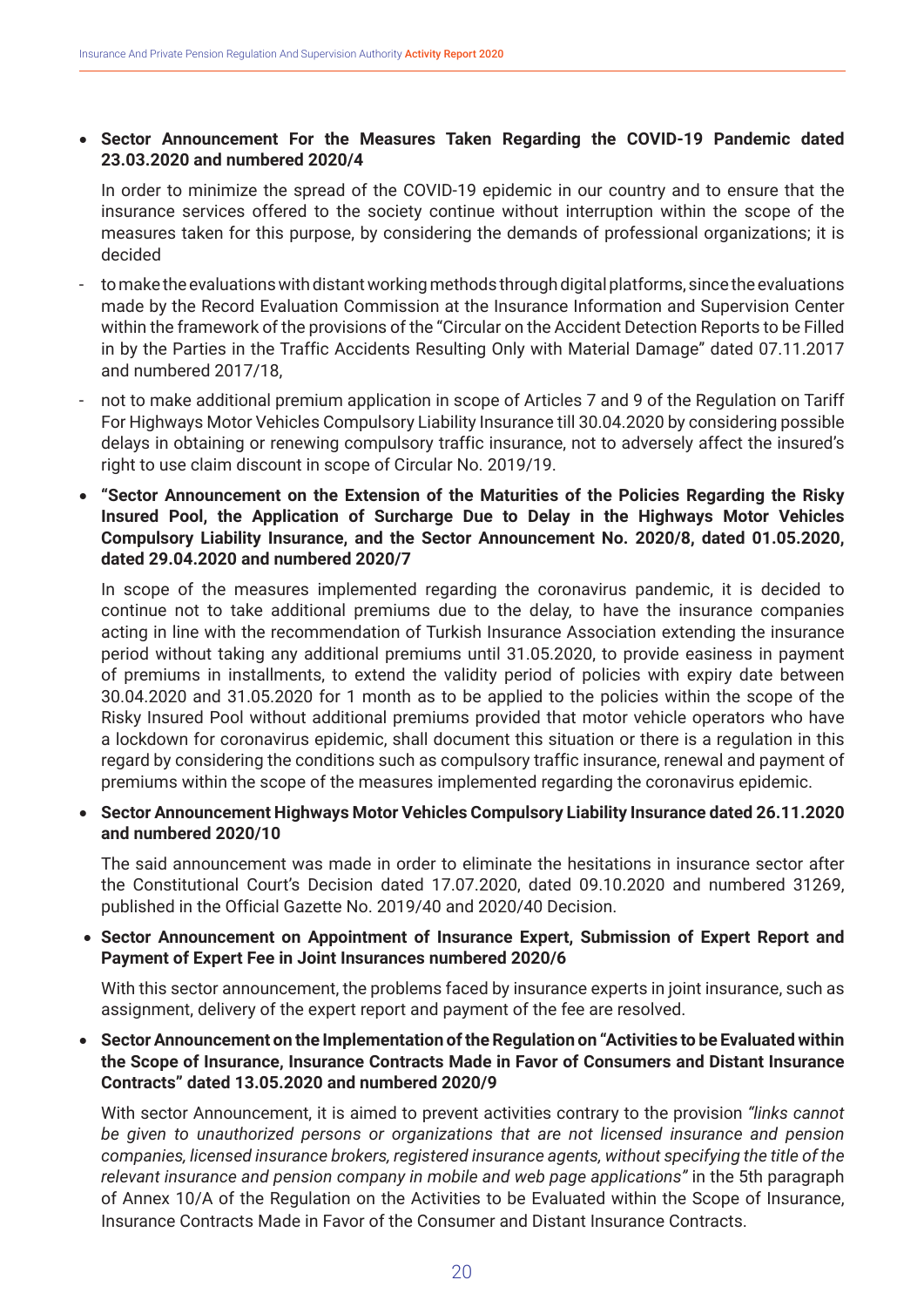# **III. MONITORING AND ENFORCEMENT ACTIVITIES**

The main purpose of the monitoring and enforcement activities carried out by our institution is to ensure that companies operating in the insurance and private pension sectors operate in accordance with the legislation, they fulfill their obligations to beneficiaries on time and fully, and have a strong and robust financial structure that can meet their commitments..

## **1. Operations within the Scope of Supervision Activities**

Our Institution carries out the monitoring activities in the form that the financial situations, risk profiles and legislative compliance levels of companies are analyzed through data obtained from insurance and pension companies and reinsurance companies within the scope of the Insurance Monitoring System, auditor's reports, actuarial and reinsurance reports, and information, documents and data obtained from complaints submitted to our institution.

Measures are taken regarding the risks that may be encountered, with company-based reports prepared by the responsible professional personnel determined for each company regarding the monitoring of insurance and pension companies and reinsurance companies. These reports are basically prepared quarterly, the activities of the companies are monitored on a monthly basis, the top management is informed with the information notes and other reporting tools prepared regarding the developments in this context, and necessary actions are taken.

The activities regarding the monitoring data (GEV) transmitted to the Pension Monitoring Center by the pension companies are followed, a Monitoring Platform is established for the private pension, state contribution, automatic participation system and other activities of the companies and its operation is monitored.

In addition to the evaluations made on a company basis, all variables such as national and international macroeconomic developments, financial indicators, reports published by international insurance authorities and judicial decisions regarding insurance practices that may affect the financial structures of companies are closely followed.

## **2. Operations in Scope of Establishment and Licensing**

The operations of insurance and pension companies and reinsurance companies regarding the establishment, licensing, merger, share transfer, portfolio transfer, title change are concluded by being evaluated within the scope of the Insurance Law No. 5684, Individual Pension Insurance Saving and Investment System Law No. 4632 and provisions of regulation for establishment and working principles based on these laws.

Applications made to our Institution in order to operate in the insurance and private pension sector, especially the financial power and reputation of the shareholders, IT infrastructure of the companies, the foreseen organizational structure, the insurance branches planned to be operated, the targeted market share, the distribution channels to be used, the reinsurance policy, the administrative requirements required by the activities, optimistic and pessimistic about the estimated cost required for the establishment of the organizational structure and the financial resources of this cost, the foreseen internal supervision system, the personnel and actuaries planned to be employed, the anticipated administrative expenses other than the establishment expenses, the premium production targeted for each branch and the technical profitability, estimated balance sheets for the next years,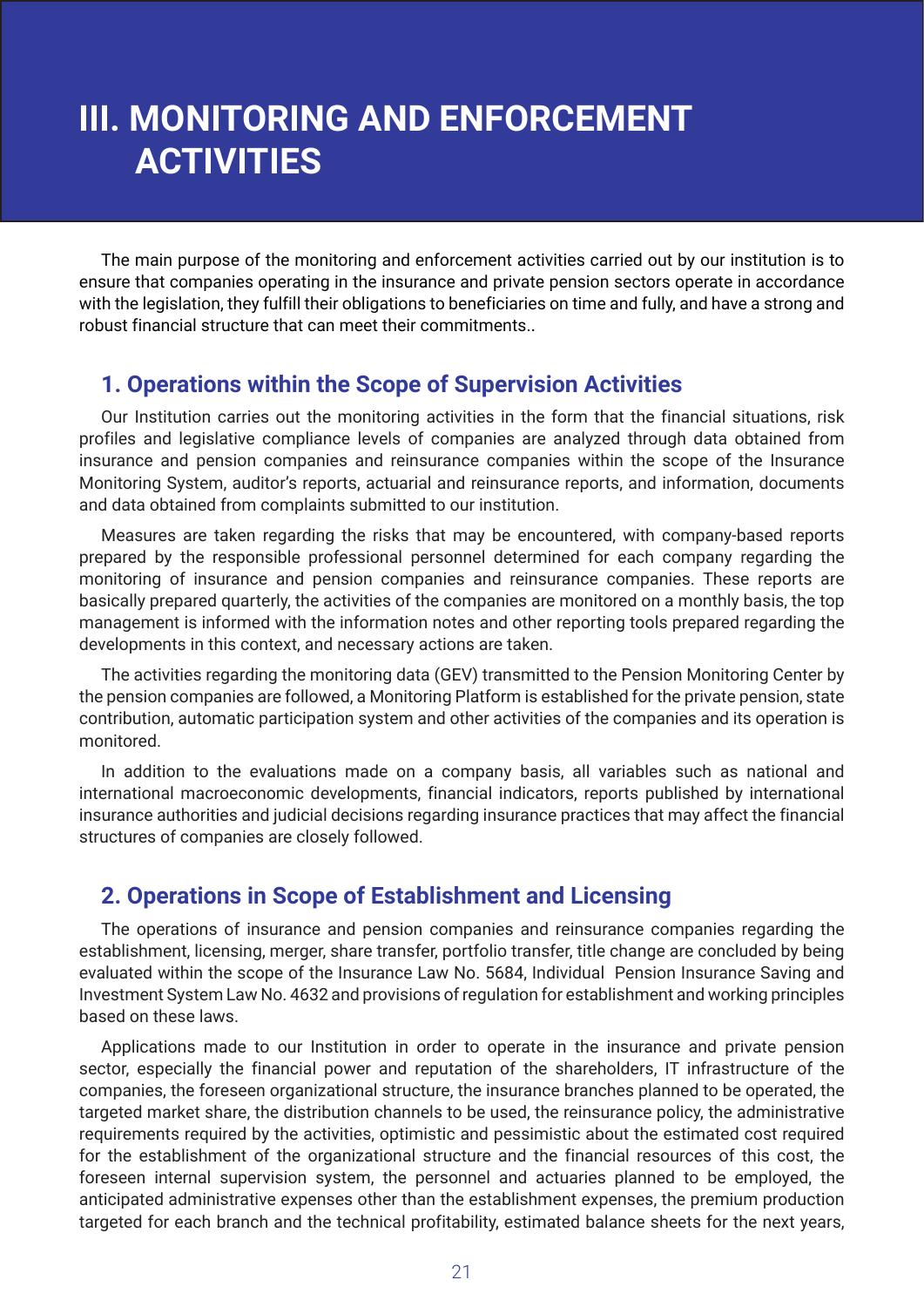financial resources for meeting the liabilities, and estimates of capital adequacy are subject to a detailed evaluation and if needed in scope of these evaluations, on-site supervisions are made and the establishment processes of the companies are closely followed.

Companies that can create a consistent model regarding the above-mentioned issues within the framework of their business plans and on-site supervision results and that have the necessary financial strength are allowed to operate in the sector by issuing insurance licenses. In this context, the activities carried out in 2020 are given below.

- Ana Sigorta AŞ, Bereket Katılım Sigorta AŞ, Bereket Katılım Hayat AŞ and GRI Sigorta AŞ took their first licenses and started their operations.
- Güneş Sigorta AŞ, Ziraat Sigorta AŞ and Halk Sigorta AŞ were merged and they continue their activities as Türkiye Sigorta AŞ.
- Vakıf Emeklilik and Hayat AŞ, Ziraat Hayat ve Emeklilik AŞ and Halk Hayat ve Emeklilik AŞ were merged and continued their activities as Türkiye Hayat ve Emeklilik AŞ.
- It is approved that the shares held by T. Halk Bankası AŞ, corresponding to 16.66% of the paid-in capital of Türk P&I Sigorta AŞ are transferred by Türkiye Sigorta AŞ, which currently owns 33.33% of Türk P&I Sigorta AŞ.
- It is approved that the shares held by for Groupama Sigorta AŞ and corresponding to 43,50% of paidin capital of Groupama Hayat AŞ are transferred by Groupama Investment Bosphorus Holding AŞ which currently owns 56.49% of Groupama Hayat AŞ.
- It is approved that 100% shares of Ana Sigorta AŞ, which belongs to Tatil Seyahat Turizm AŞ are transferred to Kantürk Öztürk.
- It is approved that 49% shares of Dubai Insurance AŞ, which is owned by Starr Insurance & Reinsurance Ltd. are transferred to Oman Insurance Company, which currently owns 51% of the shares.
- It is approved that 10.55% of the capital of Milli Reasürans Türk AŞ is transferred to Türkiye İş Bankası AŞ.
- License requests for insurance companies that continue to operate in branches for which they do not hold a license were evaluated and concluded

# **3. Operations In Scope of Complaints and Applications for Obtaining Information**

Complaint applications and information requests about the institutions subject to monitoring and supervision by our Institution are first evaluated by the Monitoring and Enforcement Departments, then complaints and information requests are directed to the relevant institutions and organizations and units of our Institution after the preliminary evaluation and the process is being finalized by informing the complainants and those requesting information according to the feedbacks.

Complaints and requests for information are received through 4 different channels, namely the E-Complaint Application System, CIMER, e-mail and petition, and the applications received from other channels other than the E-Complaint Application System are recorded in the E-Complaint Application System. Summary information regarding complaint applications made through the E-Complaint Application System in 2020 is presented in the tables below.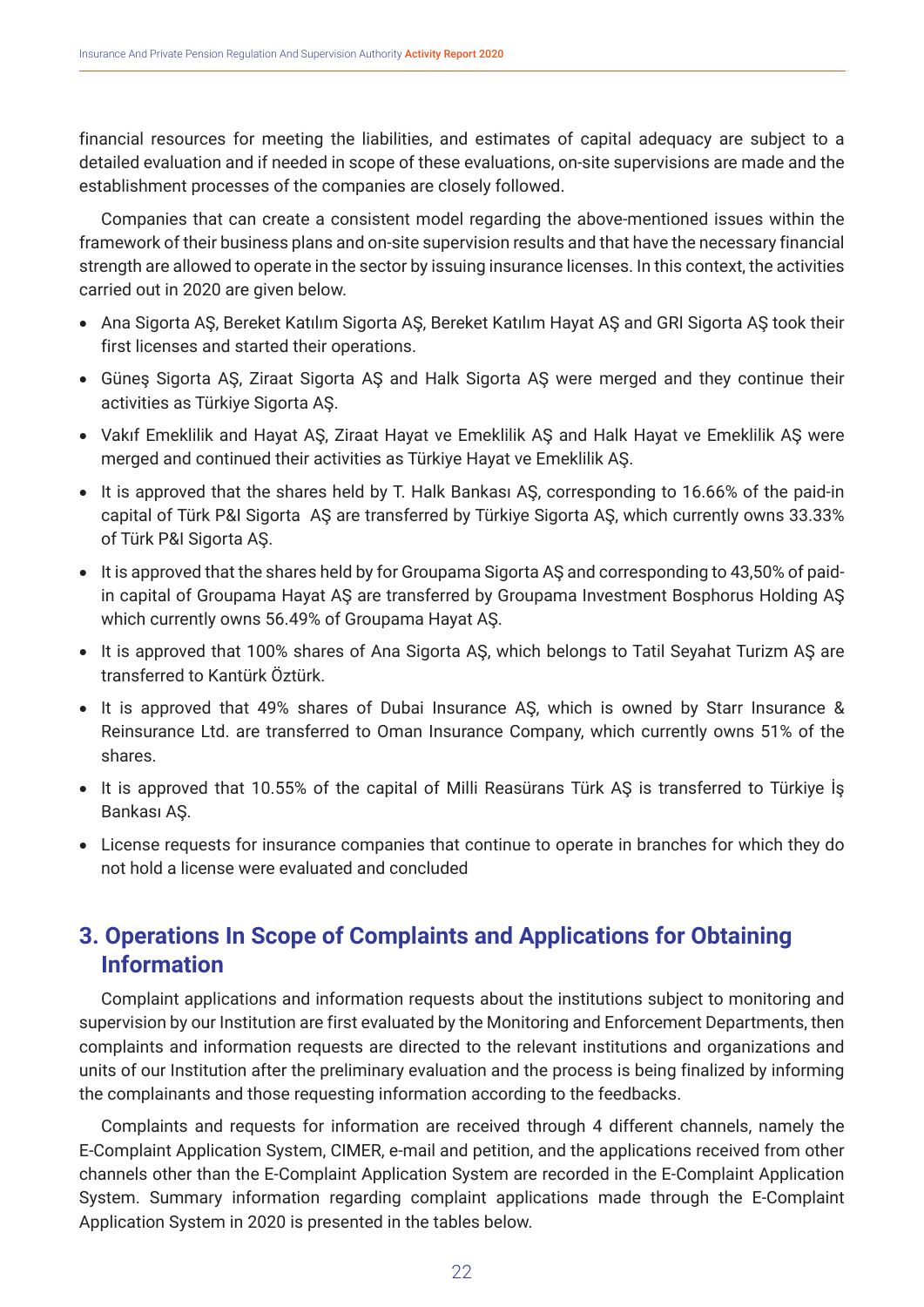| <b>Subject of Complaint</b>                         | 2019   | 2020   | Change (%) | 2020 Share (%) |
|-----------------------------------------------------|--------|--------|------------|----------------|
| <b>Broker Agents and Experts</b>                    | 1,693  | 1,356  | $-20$      | 4.46           |
| Natural Catastrophe Insurance                       | 179    | 1,350  | 654        | 4.44           |
| Personal Accident Insurance                         | 11,630 | 3,334  | $-71$      | 10.97          |
| Life Insurances                                     | 10,075 | 12,837 | 27         | 42.23          |
| Unemployment Insurance                              | 415    | 435    | 5          | 1.43           |
| Workplace Insurances                                | 266    | 221    | $-17$      | 0.73           |
| Housing Insurance                                   | 1,284  | 1,779  | 39         | 5.85           |
| Professional Liability - Legal Protection Insurance | 457    | 167    | $-63$      | 0.55           |
| Motor Vehicles Insurance                            | 6,235  | 5,465  | $-12$      | 17.98          |
| <b>Engineering Insurances</b>                       | 52     | 30     | $-42$      | 0.10           |
| <b>Transport Insurance</b>                          | 16     | 17     | 6          | 0.06           |
| <b>Private Pension</b>                              | 966    | 950    | $-2$       | 3.13           |
| <b>Health Insurances</b>                            | 1,834  | 2,280  | 24         | 7.50           |
| Agricultural Insurance                              | 64     | 57     | $-11$      | 0.19           |
| Fire Insurances                                     | 162    | 119    | $-27$      | 0.39           |
| <b>Total</b>                                        | 35,328 | 30,397 | $-14$      | 100.00         |

**Table 6. Number and Types of Complaints Submitted to the E-Application System**

(\*) In addition to the numbers in the table, 5,800 information requests were sent to our Institution through CIMER in 2020, and these applications were also finalized.

The number of complaints filed in 2020 against insurance, pension, reinsurance companies, brokers, agencies, experts and other companies operating in insurance, which are under the supervision and monitoring of our institution, decreased by 14% compared to 2019 and realized as 30,397. Life insurance has the highest share among applications in 2020, followed by applications made within the scope of motor vehicle insurance and personal accident insurance.

Complaint applications made within the scope of life and personal accident insurances are mostly; incomplete and faulty information given to the insured, unauthorized policy issuance and premium collection, non-payment of compensation or incomplete or late payment, and objections to premium refund amounts. Complaint applications made within the scope of motor vehicle insurances are mostly; delay of damage payment, objection to fault rates in traffic accidents and TRAMER damage registration objections. In addition to these, after the earthquakes in our country in 2020, there has been a significant increase in the number of complaints filed within the scope of natural disasters insurance.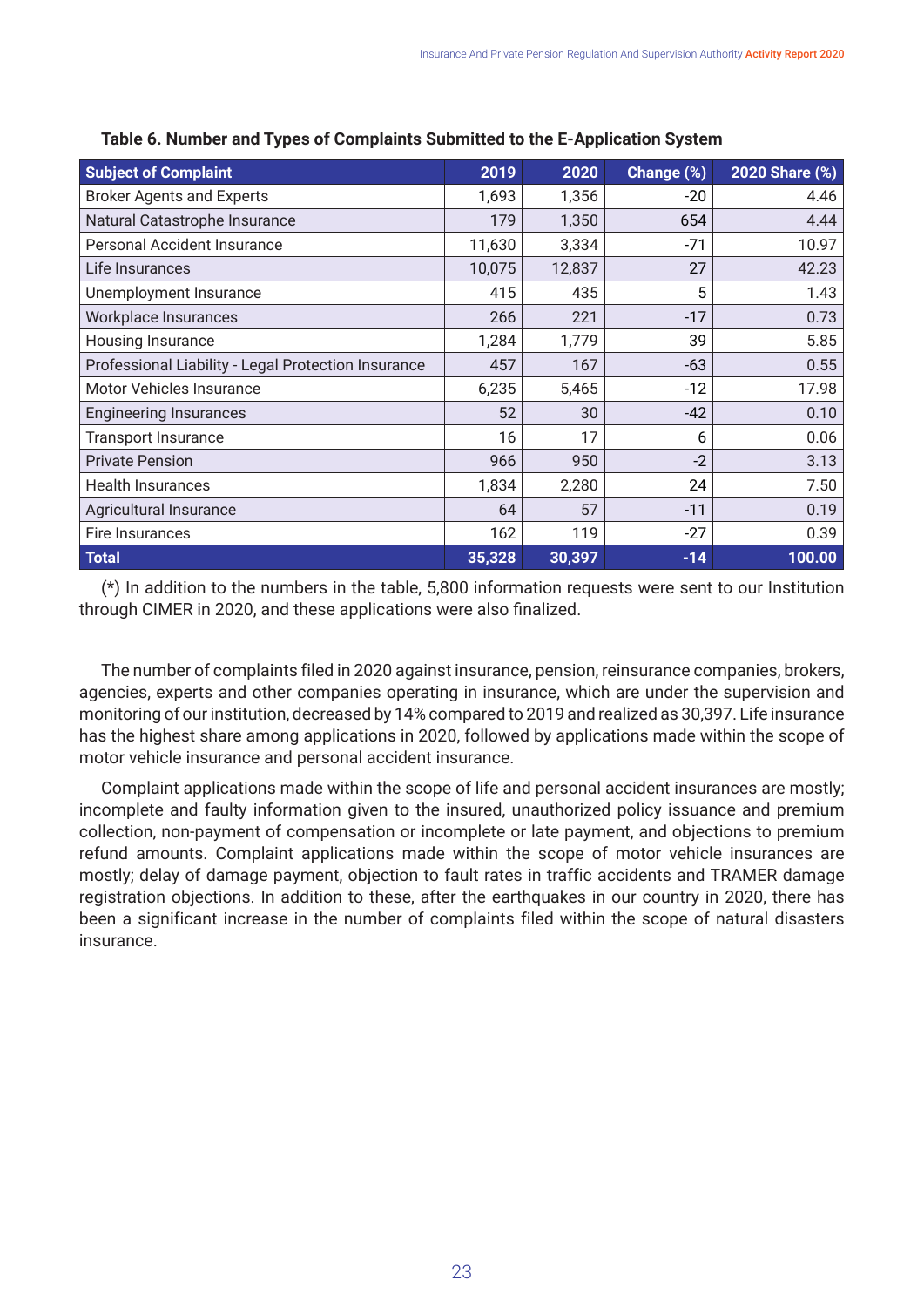# **IV. SUPERVISION ACTIVITIES**

Our institution aims to fully comply with international standards, to develop a risk-based supervision system, and to take the most beneficial information opportunities in supervisions for the insurance and private pension sectors in order to carry out supervision activities more effectively, quickly.

Our institution continues its studies for increasing the level of compliance with the ICPs updated by IAIS within the scope of aiming to fully comply with international norms and criteria, especially the Insurance Core Principles - ICP published by the International Association of Insurance Supervisors (IAIS) and said principles are also included in the Supervision Guidelines prepared by the Departments of Supervision.

In terms of detailed definition of the processes related to supervision and inspection activities, and standardization of the supervision products resulting from these activities; the processes regarding the preparation of the supervision program, the execution of the supervisions, the arrangement, evaluation and conclusion of the supervision products are determined by sub-regulations, and these regulations are periodically reviewed and updated. On the other hand, a separate guide has been prepared for each supervision subject within the scope of programmed supervision in order to provide standards in supervision activities and to guide the Experts. Supervision guides are periodically reviewed and updated in order to comply with both international norms and criteria and current legislation. Studies still continue to publish the supervision guides and report formats on the website of our Institution in order to ensure transparency in the supervision activity carried out by our institution and to make the supervisions and their results predictable and traceable for the supervised persons and institutions.

A Reading and Evaluation Committee has been established to examine and evaluate the reports before the Departments of Supervision. In this context, the reports prepared by the Experts are examined by the Committee and the errors and deficiencies are corrected by being reported to the relevant Experts. It provides the Departments of Supervision the opportunity to establish an important internal control and quality standard through a detailed internal review process of the reports prepared as a result of the supervisions, checking the existing errors and deficiencies and investigating the compliance of their contents with the legislation and other internal regulations.

Due to the conditions caused by the coronovirus epidemic, which affected the whole world and our country, less on-site supervision activities had to be carried out in 2020 compared to previous years. The supervisions carried out by our institution in 2020 are listed in the table below.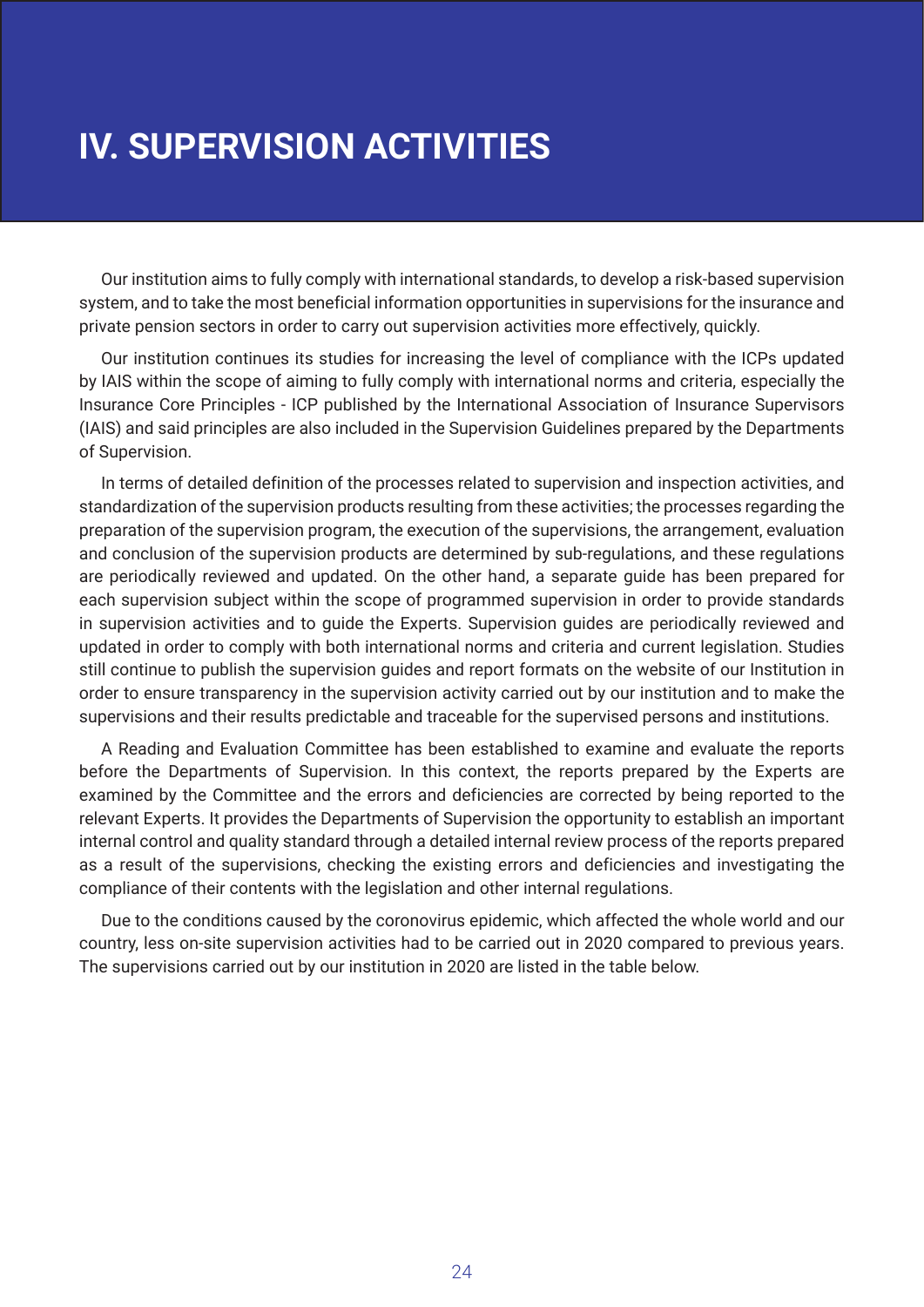| Row            | <b>INSPECTION AND SUPERVISION AREA</b>                                      | Number of Reports |      |                |              |
|----------------|-----------------------------------------------------------------------------|-------------------|------|----------------|--------------|
| <b>No</b>      |                                                                             |                   | 2018 | 2019           | 2020         |
| 1              | Financial Statements and Accounting Transactions<br>Supervision             | 11                | 18   | 1              | $\mathbf{1}$ |
| $\overline{2}$ | Loss and Compensation Operations Supervision                                | 8                 |      | 5              |              |
| 3              | <b>Capital Sufficiency Supervision</b>                                      |                   | 7    |                |              |
| 4              | <b>Technical Provisions Supervision</b>                                     | 17                | 1    | 1              |              |
| 5              | Life Group Business and Operations Supervision                              | 1                 |      |                |              |
| 6              | <b>Private Pension Operations Supervision</b>                               | 2                 | 3    |                |              |
| $\overline{7}$ | Reinsurance Supervision                                                     | 8                 |      |                |              |
| 10             | IPS State Contribution Operations Supervision                               | 19                | 19   | 18             | 19           |
| 11             | IPS Automatic Enrollment Process Control                                    | 19                |      |                |              |
| 13             | Management Organization and Internal Systems Supervision                    |                   | 3    |                |              |
| 14             | <b>Technical and Financial Analysis Supervision</b>                         | 2                 | 13   |                |              |
| 15             | <b>Tariff Transactions Supervision</b>                                      | 1                 |      |                |              |
| 17             | Legislative Compliance Supervision                                          | 12                | 8    | 15             | 11           |
| 18             | <b>General Process Supervision</b>                                          | 5                 | 4    | $\overline{2}$ | 3            |
| 19             | <b>Company License Supervision</b>                                          | 2                 | 3    | 3              | 1            |
| 20             | <b>Brokering Activity Supervision</b>                                       |                   | 5    |                |              |
| 21             | Insurance and Reinsurance Brokers Licensing Supervision                     |                   | 9    | 16             | 10           |
| 24             | Anti- Money Laundering Supervisions                                         | 15                | 1    | 17             |              |
| 25             | Other Supervision, Inspection and Investigations<br>(Complaint Supervisions |                   | 31   | 25             | 12           |
| <b>Total</b>   |                                                                             | 153               | 125  | 103            | 57           |

**Table 7. 2017 – 2020 Years Review and Supervision Results Table**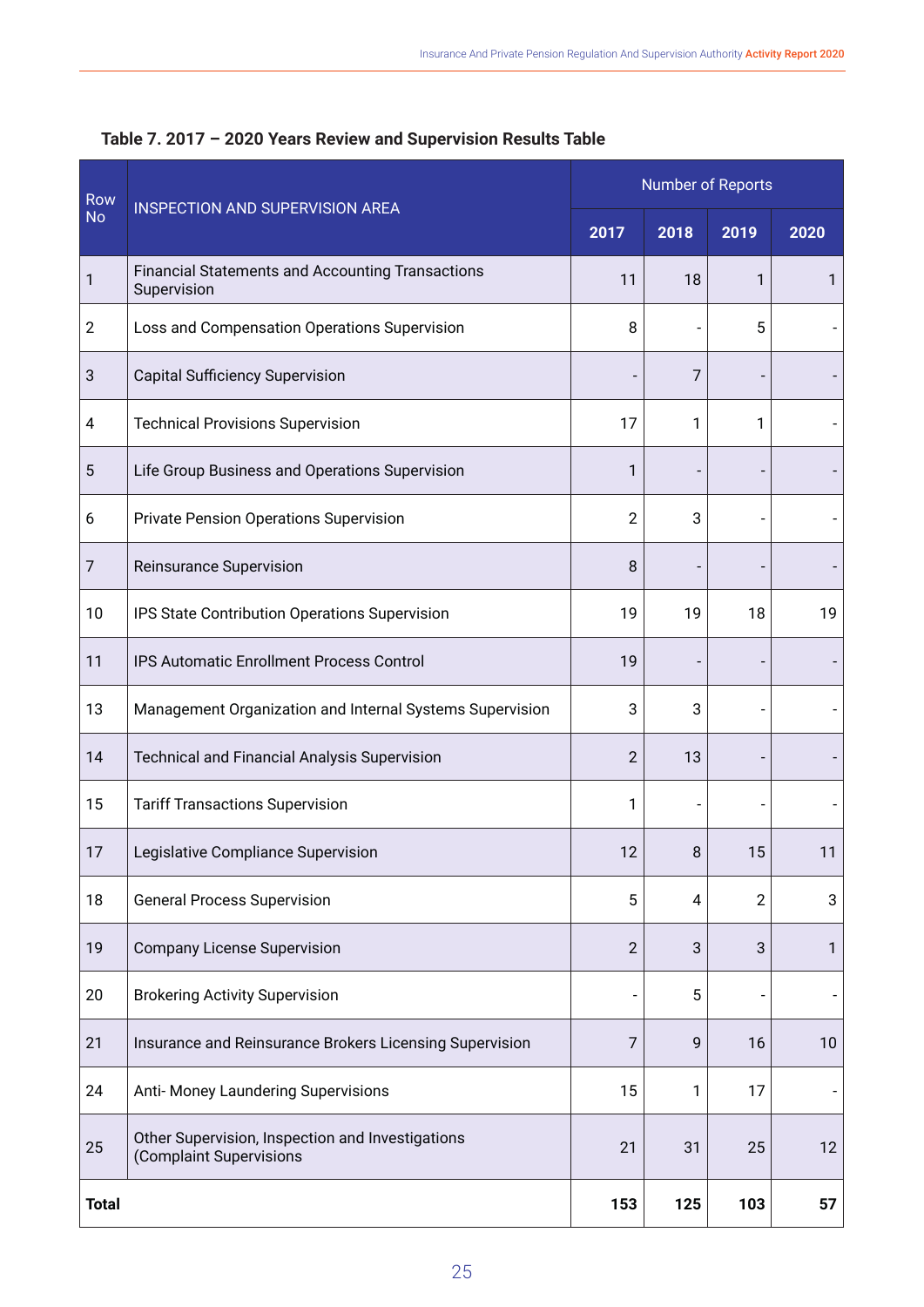# **V. ACTIVITIES PERFORMED IN THE SCOPE OF INTERMEDIARIES AND SPECIAL INSTITUTIONS**

## **1. Intermediaries**

Insurance agents must obtain a Certificate of Conformity from our Institution and be registered in the Register held at TOBB before starting their activities within the scope of Article 23 of the Insurance Law No. 5684. Insurance and reinsurance intermediaries are licensed by our Agency before they start their activities in life, non-life and reinsurance fields within the scope of Article 21 of the Insurance Law No. 5684. Personal pension intermediaries are obliged to be registered with the Private Intermediaries Registry kept by the Pension Supervision Center within the scope of Article 11 of the Personal Pension Savings and Investment System Law No. 4632.

Complaints about broker agents and Experts are evaluated by our institution and legislative arrangements are made within the framework of changing conditions.

In our country, the number of insurance and reinsurance brokers having operating licenses by the end of 2020 is 152. In 2020, 11.9% of the premiums were made through brokers.

By the end of 2020, 48.9% of the premiums were made through agencies and 26.8% through banks. The vast majority of sales made through banks having agency status are life insurance contracts.

By the end of 2020, the number of insurance agents registered in the Register is 16,346 in Turkey. 6,777 of total number of agencies are real persons and 9,569 are legal persons.

By the end of 2020, the number of IPS intermediaries carrying out activity is 68,015 in Turkey.

## **2. Insurance Experts**

Insurance agents must obtain a license from our Institution before starting their activities within the scope of Article 22 of the Insurance Law No. 5684 and must be registered to the certificate kept by TOBB: By the end of 2020, the number of insurance experts having operating licenses is 1,874 and 1,261 of them are real persons and 613 of them are legal persons.

## **3. Arbitration Activities**

The Insurance Arbitration Commission started its activities on 14 February 2008. The Insurance Arbitration Commission started to accept dispute applications on 12.08.2009 after the arbitrator lists are created and membership to the system are completed. 529,517 applications were made to the commission until 31.12.2020. 525,588 (99.26%) of the said applications are related to non-life insurance branches and 3,929 (0.74%) of them are related to life insurance branches.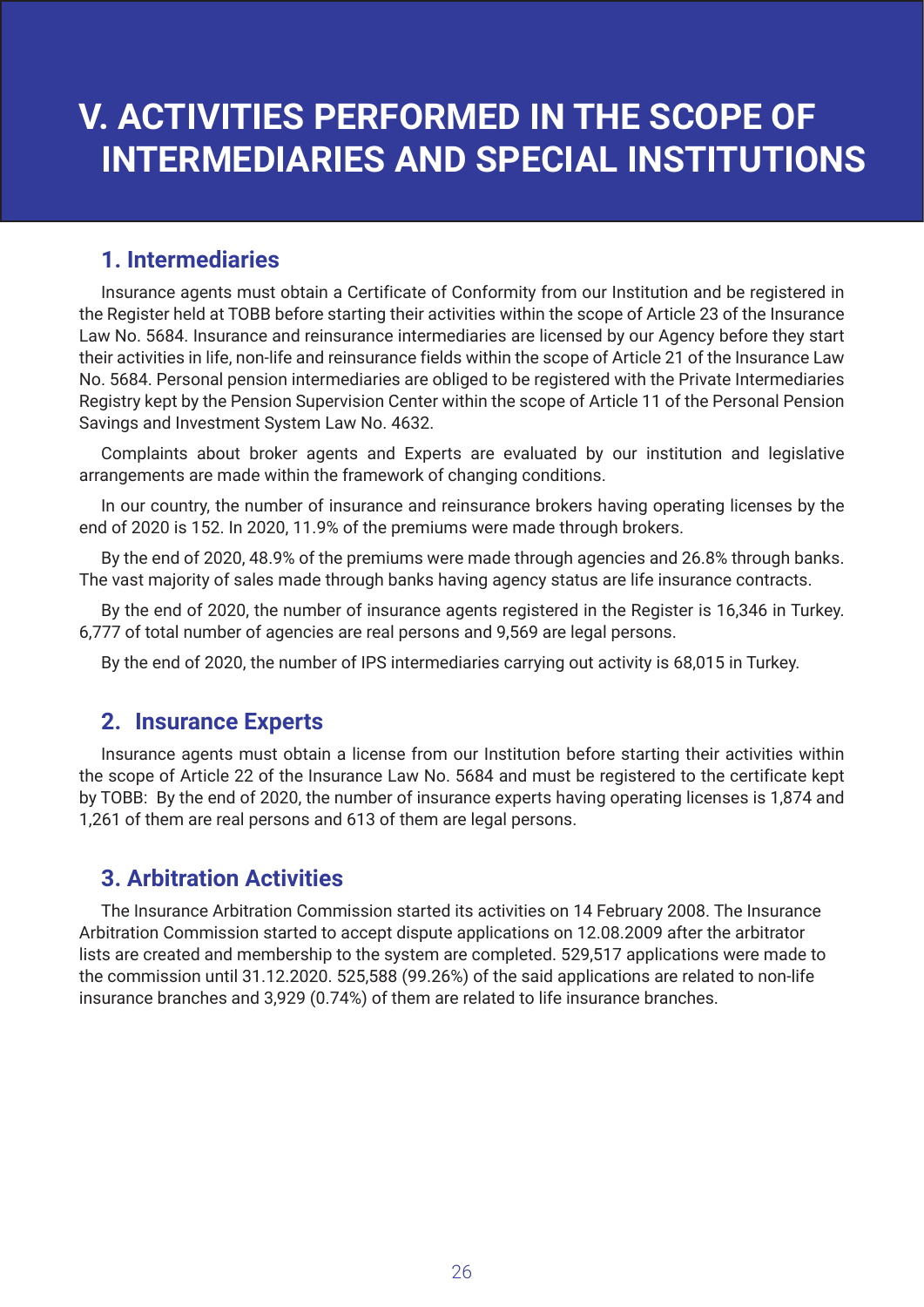| <b>Year/Period</b> | <b>January - March</b>   | <b>April - June</b>      | July - September | October -December | <b>Total</b> |
|--------------------|--------------------------|--------------------------|------------------|-------------------|--------------|
| 2020               | 32,974                   | 6,795                    | 42,075           | 47,037            | 128,881      |
| 2019               | 27,237                   | 29,447                   | 30,960           | 33,160            | 120,804      |
| 2018               | 26,712                   | 25,178                   | 23,431           | 31,493            | 106,814      |
| 2017               | 19,118                   | 21,179                   | 19,669           | 24,490            | 84,456       |
| 2016               | 8,523                    | 10,016                   | 9,719            | 13,771            | 42,029       |
| 2015               | 5,046                    | 6,175                    | 6,815            | 8,003             | 26,039       |
| 2014               | 1,811                    | 2,322                    | 2,821            | 3,703             | 10,692       |
| 2013               | 1,039                    | 945                      | 1,089            | 1,249             | 4,322        |
| 2012               | 542                      | 524                      | 555              | 732               | 2,353        |
| 2011               | 457                      | 461                      | 454              | 485               | 1,857        |
| 2010               | 216                      | 322                      | 259              | 336               | 1,133        |
| 2009               | $\overline{\phantom{a}}$ | $\overline{\phantom{a}}$ | 9                | 128               | 137          |
| <b>Total</b>       |                          |                          |                  |                   | 529,517      |

#### **Table 8. Number of Applications by Years**

It is noteworthy that there has been an increase in the number of applications made each year, especially since the first file was accepted in the table above which shows the progress of the applications made to the Commission by years; In addition, despite the significant decrease in the number of applications made to the Commission in the second quarter of the year after March 2020, when the first Covid-19 case was seen in our country, the increasing trend in the number of applications made to the Commission continued in 2020 when compared to 2019.

The table below shows the distribution of applications made to the Commission in 2020 by branch. It is noteworthy that 89% of the applications made to the Commission are related to the traffic branch.

| Table 9. Distribution of Applications in the Basis of Branch (%) |  |  |  |
|------------------------------------------------------------------|--|--|--|
|------------------------------------------------------------------|--|--|--|

| Year/Branch | <b>Traffic</b> | <b>Motor</b><br><i>Insurance</i> | <b>Fire</b> | <b>Highway Passenger</b><br>Transport Insurance ' | State Supported<br><b>Herbal Product</b> | Other |
|-------------|----------------|----------------------------------|-------------|---------------------------------------------------|------------------------------------------|-------|
| 2020        | 89.75          | 8.38                             | 0.28        | 0.21                                              | 0.20                                     | 1.18  |

In 2020, the number of members of the arbitration system is 51, 48 of the member institutions are insurance companies, the others are the Natural Disaster Insurance Pool (DASK), Agricultural Insurance Pool (TARSİM) and Assurance Account. 30 of the member insurance companies operate in the non-life branch and 18 of them operate in the life branch.

## **4. Turkish Natural Catastrophe Insurance Pool (DASK)**

By the end of 2020, the total number of policies produced within DASK is 9.992,000, and the total premium amount produced is 1.6 million TL. The total claim payment made by DASK since its establishment is approximately 659 million TL by the end of 2020. The highest claim payment is the payment in the amount 243 million TL made for 32 thousand claim files within the scope of the 6.8 magnitude earthquake that took place on 24.01.2020 in Elazığ. In the 5.8 magnitude Istanbul earthquake that took place on 26.09.2019, 30 million TL was paid to 15.650 claim files. In 6.6 magnitude Izmir earthquake dated 30.10.2020, 194 million TL was paid to 24 thousand claim files and the work still continues.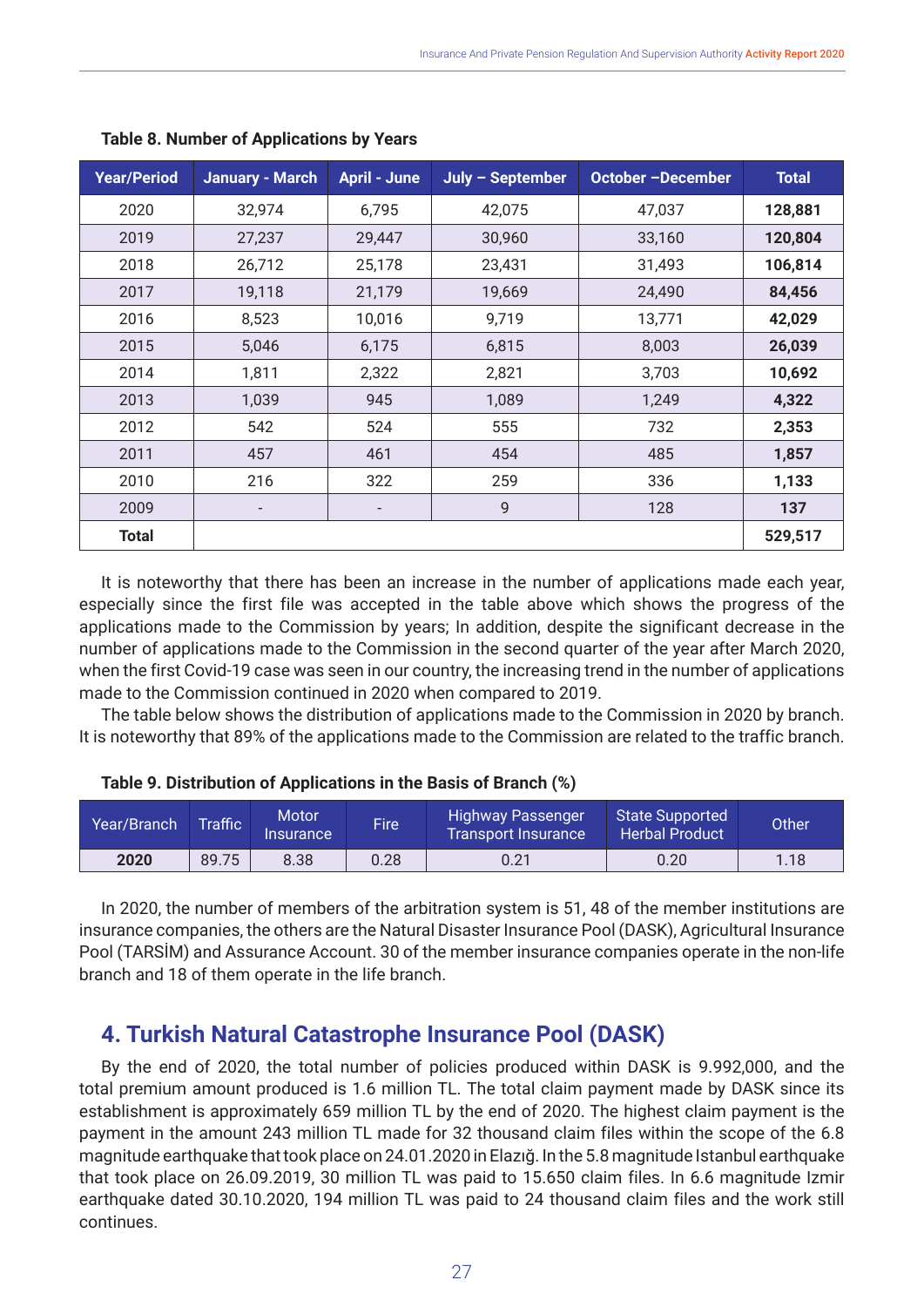## **5. Agricultural Insurance Pool (TARSİM)**

Within the scope of the state-supported agricultural insurance system, the number of policies, which was 2,010,487 in 2019, increased to 2,235,626 in 2020. While the premium income from these policies was 2.4 million TL in 2019, it reached 3.2 million TL in 2020 with an increase of 29%. In addition, 1.4 million TL claim payment was made this year.

## **6. Assurance Account**

A total of 5365 applications were made to the Assurance Account in 2020. 72% of these applications are uninsured vehicles and 28% are undetected vehicles. In 2020, a total of 217.9 million TL indemnity payments were made from the Assurance Account, 172.8 million TL for uninsured vehicles and 45.1 million TL for undetected vehicles.

## **7. Turkish Motor Insurers Bureau (TMTB)**

Green card policy production decreased by 7.10% in 2020 to 29.6 million Euros due to the contraction in international travel due to the pandemic. In this period, the number of policies decreased by 43.40% to 79,622.

Bureau paid damage compensation in the amount of 18.5 million to third parties and/or organizations damaged abroad in 2020 and paid compensation payment of 19.4 million TL to third parties who suffered damage in Turkey by acting on behalf of foreign insurers abroad.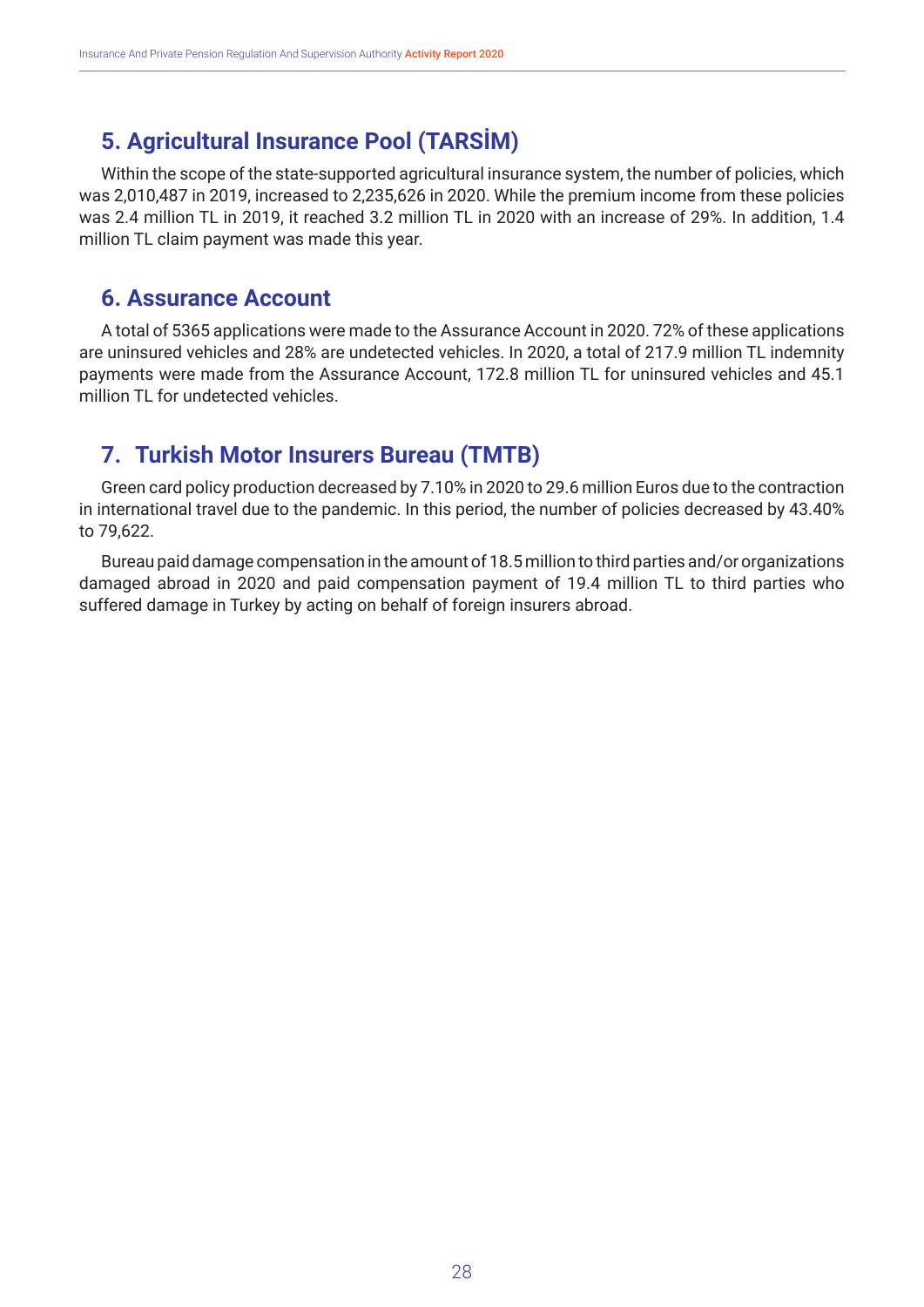# **VI. ACTIVITIES REGARDING INTERNATIONAL ORGANIZATIONS**

## **1. International Organizations Membership of Our Institution**

Within 2020, our Institution continued to contribute to the information/ survey demands coming from institutions and meeting participations, committee studies made by International Association of Insurance Supervisors (IAIS) and International Organization of Pension Supervisors (IOPS), which became a member during the Ministry of Treasury and Finance and started to take over memberships by our Institution.

Islamic Financial Services Board (IFSB) is an international organization which follows international regulations for investors who prefer Islamic financial products and financial services, prepares standards and guides for regulatory agencies and industry participants, organizes informative meetings on current developments and new practices. Our institution has started the membership process to the IFSB in order to make contribution and benefit from participation insurance activities. The membership process is expected to be completed in 2021.

## **2. Institutions Contributed by Our Institution**

By providing direct or indirect contact with the organizations listed below; our institution participated in the meetings related to the subjects and fields of our institution and contributed to the studies and the reports prepared by providing the answers to the information requests and surveys requested by the said institutions.

## **Figure2 : Institutions Contributed by Our Institution**

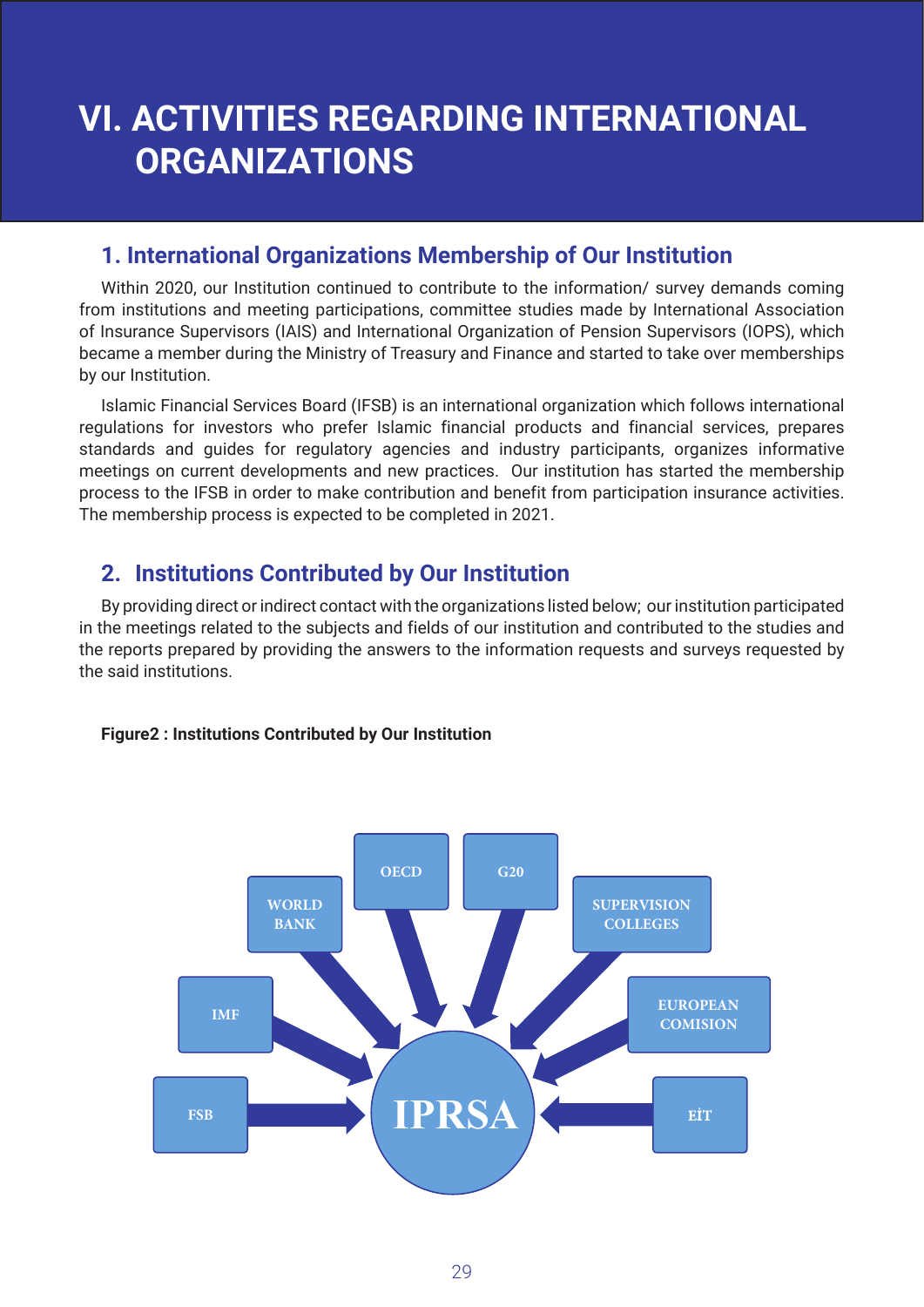## **3. Memorandum of Understanding**

At the beginning of 2020, a Memorandum of Understanding (MoU) was signed between the Afghan insurance authority and our Institution and information/experience sharing and technical support activities will be carried out between the two countries in the field of insurance. A similar process has been started with the Azerbaijan authority, and many joint activities will be carried out between the two countries on education, support and similar issues.